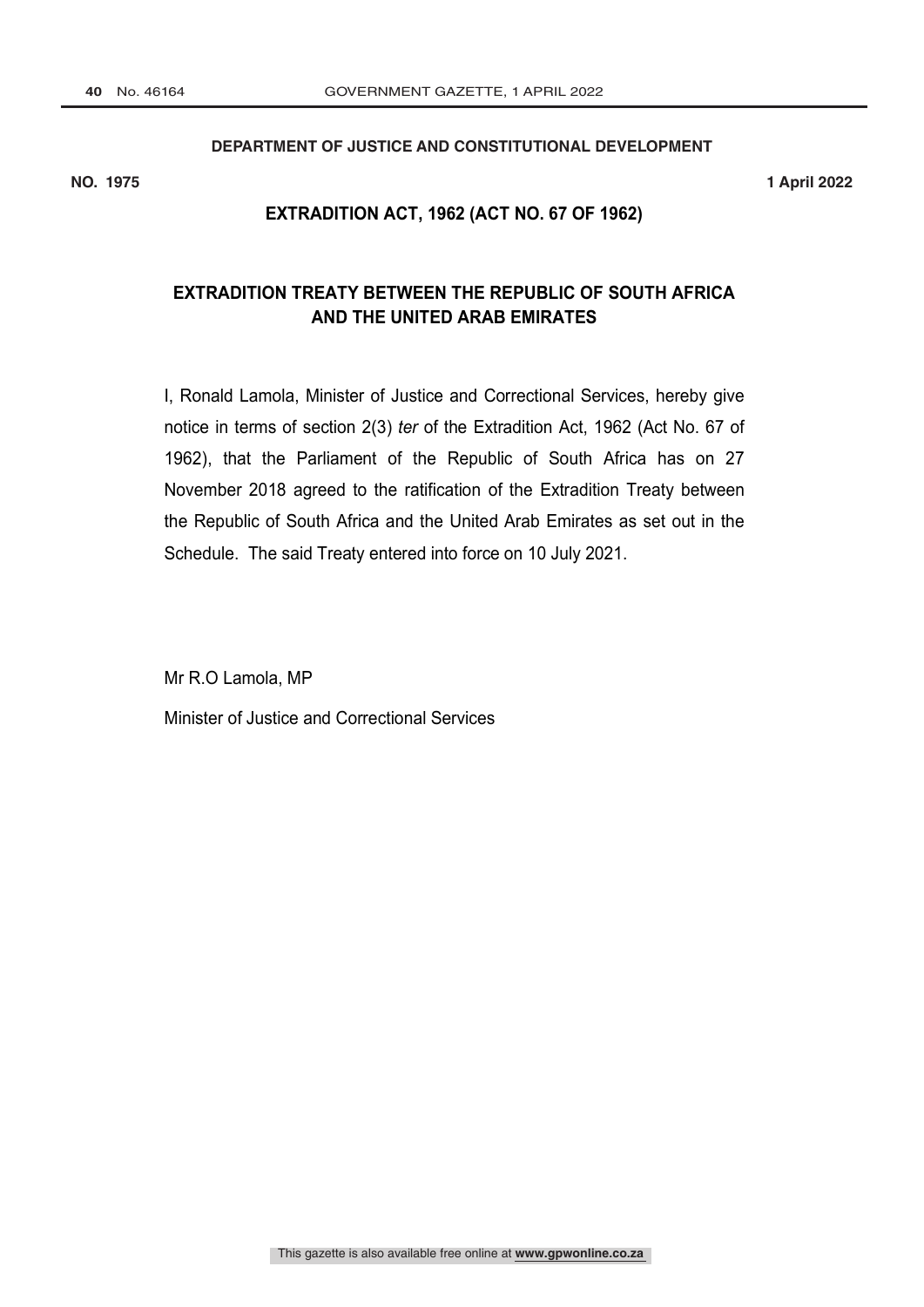#### **SCHEDULE**

# **EXTRADITION TREATY BETWEEN THE GOVERNMENT OF THE REPUBLIC OF SOUTH AFRICA AND THE GOVERNMENT OF THE UNITED ARAB EMIRATES AND**

#### **Preamble**

THE GOVERNMENT OF THE REPUBLIC OF SOUTH AFRICA and THE GOVERNMENT OF THE UNITED ARAB EMIRATES, hereinafter referred to as "the Parties".

**Recalling** the friendly relations that exist between the two countries;

**Desirous** of strengthening and reinforcing cooperation between the two countries in combating crime; and

**Deeply** concerned about the magnitude of and rising trend in acts of international terrorism and organized crime.

#### *HAVE AGREED* **as follows**

### **Article 1 Obligation to Extradite**

The Parties agree to extradite to each other, pursuant to the provisions of this Treaty and subject to their respective domestic laws relating to extradition, persons whom the authorities in the Requesting State have charged with or convicted of an extraditable offence.

#### **Article 2**

#### **The Central Authorities**

- 1. The Central Authority of each Party shall make and receive requests pursuant to this Treaty:
	- a) for the Government of The Republic of South Africa the Central Authority shall be the Director General of the Department of Justice and Constitutional Development.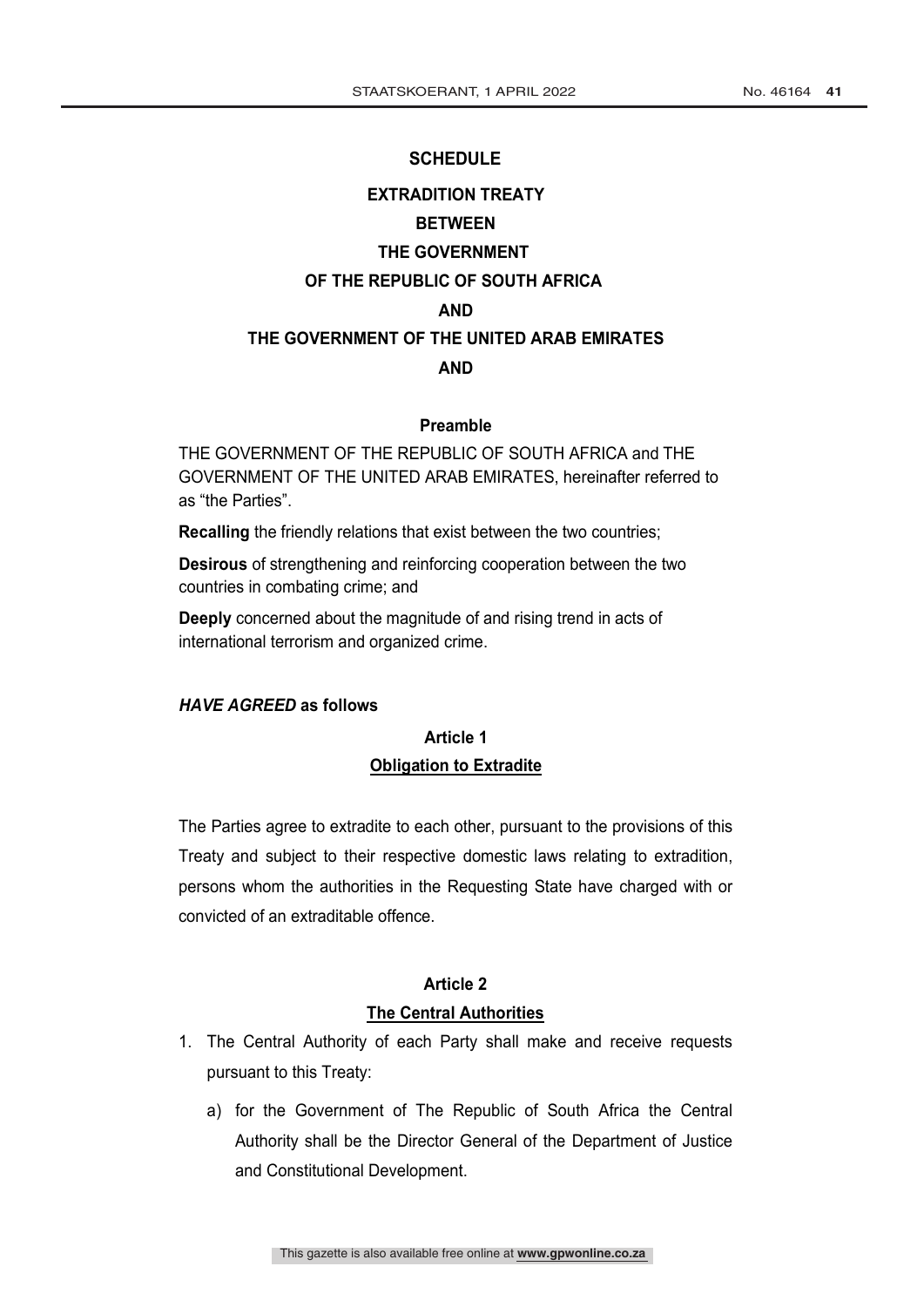- b) for the Government of the State of the United Arab Emirates the Central Authority shall be the Ministry of Justice; and
- 2. The Central Authorities shall communicate with one another through diplomatic channels for the purpose of this Treaty.

#### **Extraditable Offence**

- 1. Extradition shall be granted under this Treaty if:
	- a) the conduct, according to the laws of both Parties, constitutes an offence punishable pursuant to the laws of both Parties for deprivation of liberty for a period of at least one year or by more severe penalty; or
	- b) the request for extradition relates to a person convicted of an offence referred to in paragraph (a) of this Article who is sought for the enforcement of a sentence, and a period of at least six months of such penalty remains to be served.
- 2. An offence shall also be an extraditable offence if it consists of attempting, conspiring to commit or aiding, abetting, inducing, or procuring the commission of, or being an accessory before or after the fact to any offence set out in paragraph 1 of this Article.
- 3. For the purposes of this Article, an offence shall be an extraditable offence whether or not the laws of the Parties place the offence within the same category of offences or describe such offence by the same terminology.
- 4. If the extradition of a person is sought for an offence against a law relating to taxation, customs duties, exchange control or any other revenue matter, extradition may be granted despite the fact that the laws of the Requested Party do not impose the same kind of taxes or duties as imposed under the laws of the Requesting Party.
- 5. If the request for extradition includes several separate offences each of which is punishable under the laws of both Parties, but some of which do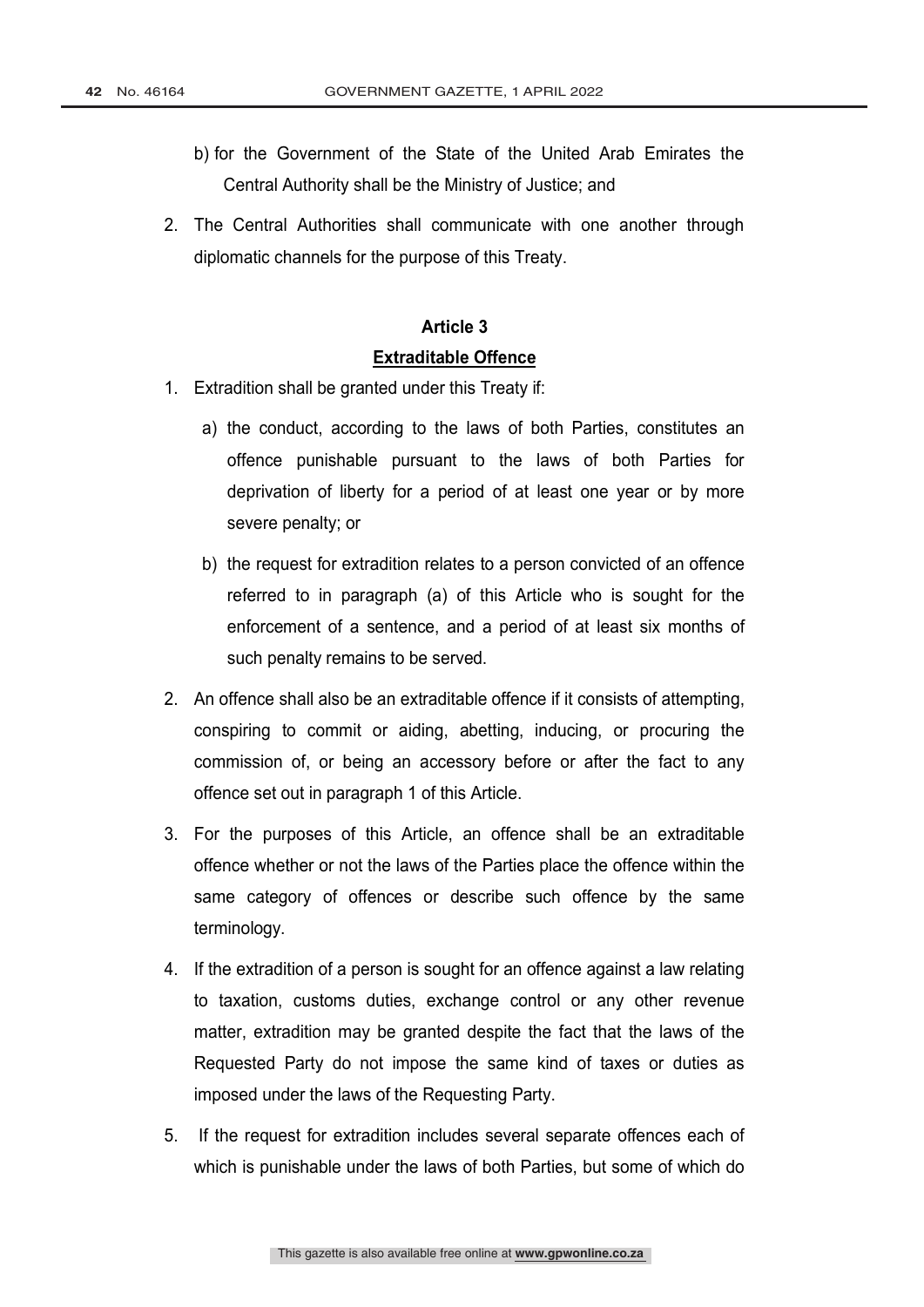not fulfill the other conditions set out in paragraph 1 of this Article, the Requested Party may grant extradition for the latter offences provided that the person is to be extradited for at least one extraditable offence.

6. If the legal characterization of the offence for which a person has been extradited is modified during the criminal proceedings against such person, that person may not be proceeded against unless the elements constituting the offence would have allowed extradition according to their modified characterization.

# **Article 4 Mandatory Refusal of Extradition**

- 1. Extradition shall not be granted in any of the following circumstances:
	- a) if the offence for which extradition is requested is considered by the Requested Party as an offence of a political nature. In the application of the provisions of this Treaty the following offences shall not be considered as an offence of a political nature:
		- i) attempted assault, assault, attempted murder and murder against the President of the State or Deputy President or Head of the Government or any member of their families, or any member of the Supreme Council of the State of the United Arab Emirates or any member of their families; or
		- ii) any offence relating to terrorism; or
		- iii) any offence within the scope of a multilateral international convention to which both Parties are members and which obligates the Parties to extradite the person sought or submit the case to its competent authorities for the purposes of prosecution.
	- b) if there are substantial grounds for believing that a request for extradition for an ordinary criminal offence has been made for the purpose of prosecuting or punishing a person on account of that person's race, religion, nationality or political beliefs;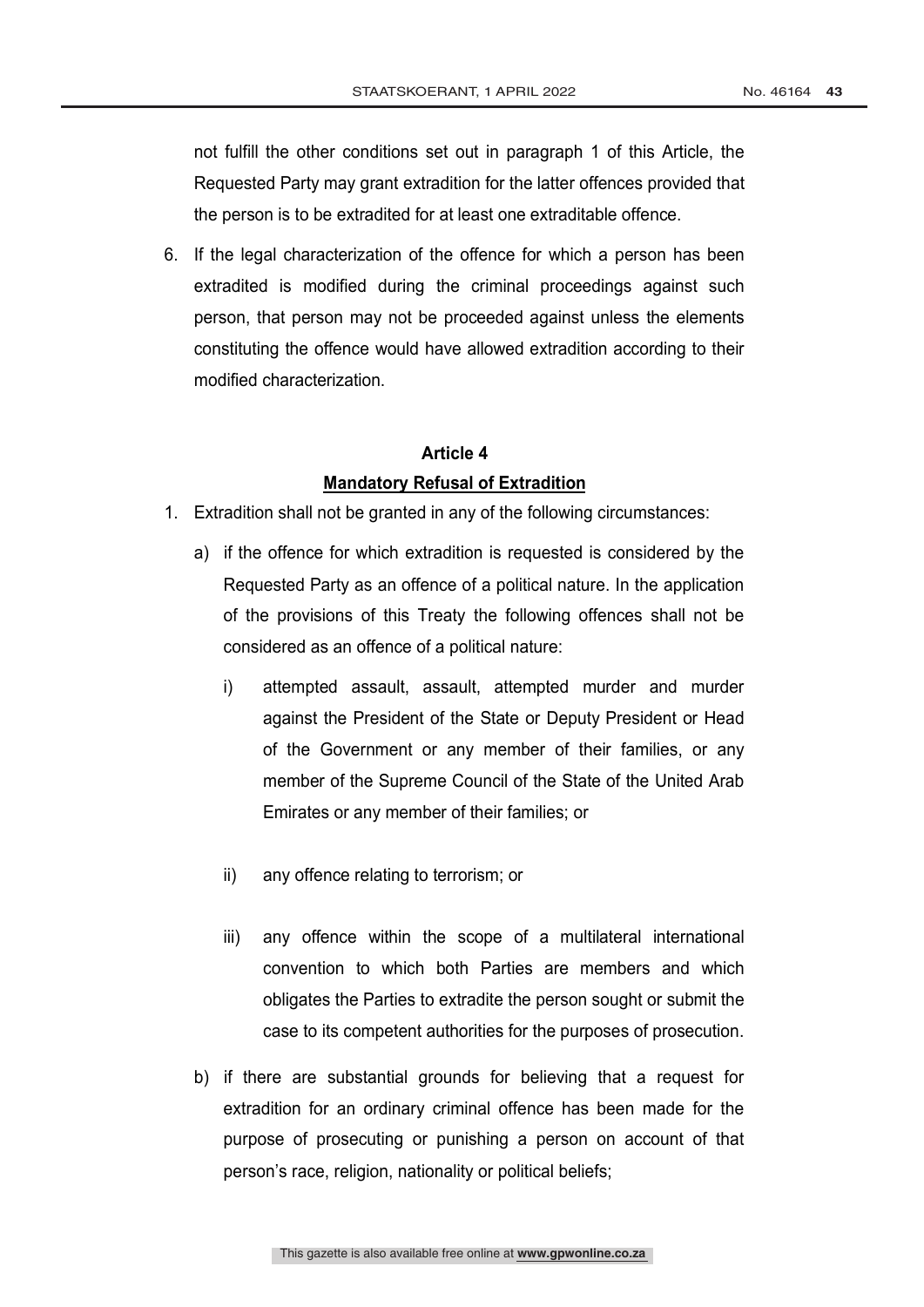- c) if the offence for which extradition is requested is an offence under military law, which is not an offence under other criminal laws of the Parties;
- d) if the person sought has been finally acquitted or convicted in the Requested Party for the same offence for which extradition is requested and, if convicted, the sentence imposed has been fully enforced or is no longer enforceable; or
- e) if the prosecution or enforcement of the sentence in connection with the offence specified in the request for extradition is barred by lapse of time or for any other reason in accordance with the national law of either Party.

# **Article 5 Discretionary Refusal of Extradition**

- 1. Extradition may be refused in any of the following circumstances:
	- a) if the courts of the Requested Party have jurisdiction to prosecute the person for the offence for which extradition is requested, and the Requested Party shall prosecute that offence;
	- b) if the offence for which extradition is requested is punishable by death under the law of the Requesting Party, and if in respect of such offence the death penalty is not provided for by the law of the Requested Party, extradition shall be refused unless the Requesting Party gives assurances that the death penalty will not be carried out if it is imposed;
	- c) if the person sought has been finally acquitted or convicted in a third state for the same offence for which extradition is requested and, if convicted, the sentence imposed has been fully enforced or is no longer enforceable; or
	- d) if extradition will lead to humanitarian hardships for the person to be extradited.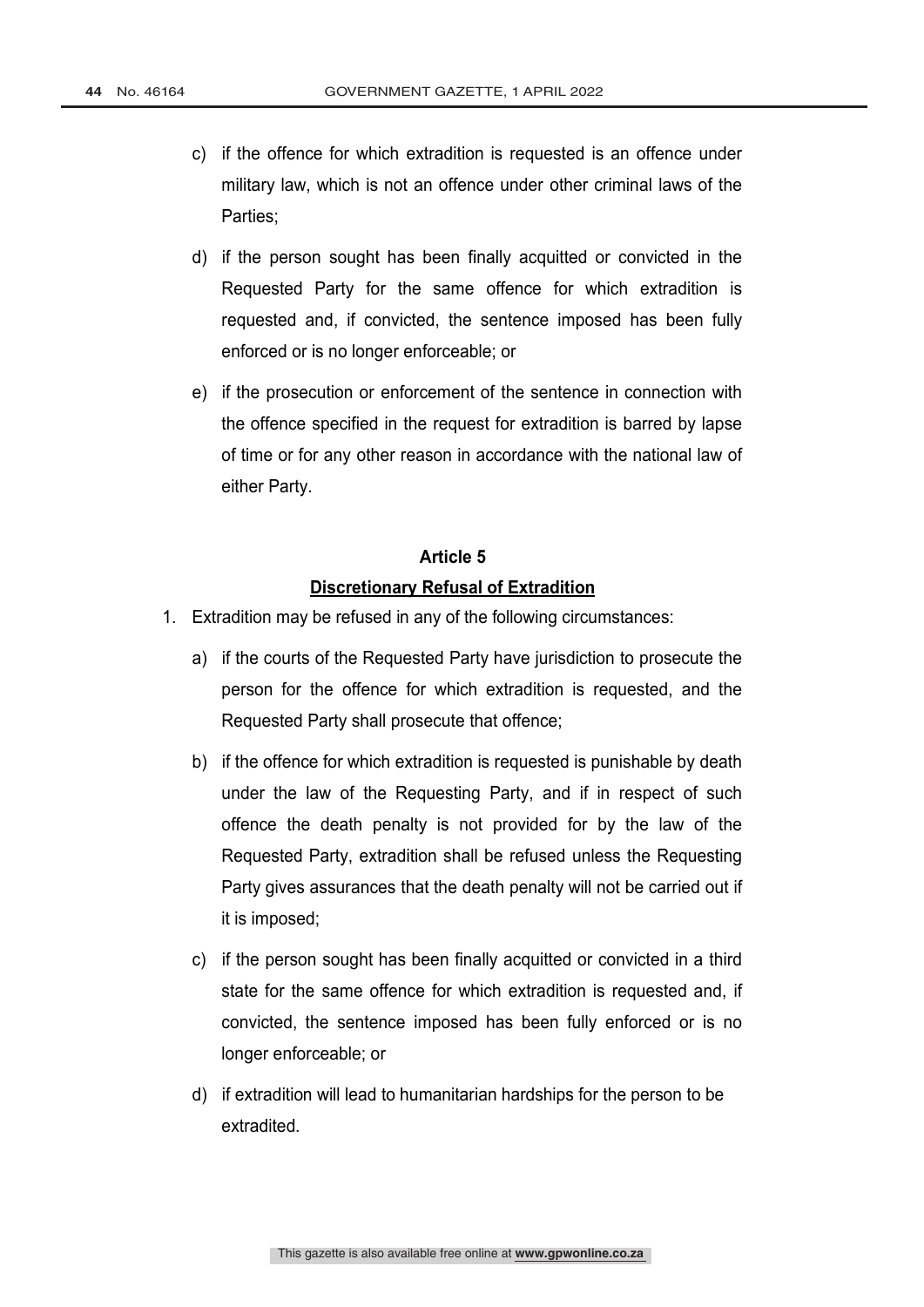- 2. Extradition may be refused unless the Requesting Party undertakes or gives such assurances as considered sufficient by the Requested Party that the person sought will not be:
- a. Detained without trial;
- b. Tortured in any way; or
- c. Treated or punished in a cruel, inhumane or degrading way.

#### **Nationality**

- 1. No Party shall extradite its nationals to the other Party, unless it is permitted by its national laws.
- 2. If the Requested Party denies extradition of its nationals, it shall submit the case to its competent authority for conducting the appropriate proceedings. The Requesting Party shall send all related documents or evidence to the Requested Party. The Requesting Party shall be notified of any action taken in this respect, upon its request.

### **Article 7**

### **Temporary and Deferred Extradition**

- 1. If the extradition is granted in the case of a person who is being prosecuted or is serving a sentence in the territory of the Requested Party, the Requested Party may, to the extent permitted by its national laws, temporarily surrender the person sought to the Requesting Party for the purpose of prosecution. The person so surrendered shall be kept in the custody of the Requesting Party and shall be returned to the custody of the Requested Party after the conclusion of the proceedings against that person, in accordance with conditions to be determined by agreement between the Parties.
- 2. The Requested Party may defer the extradition proceedings against a person who is being prosecuted or serving a sentence in the territory of

This gazette is also available free online at **www.gpwonline.co.za** 6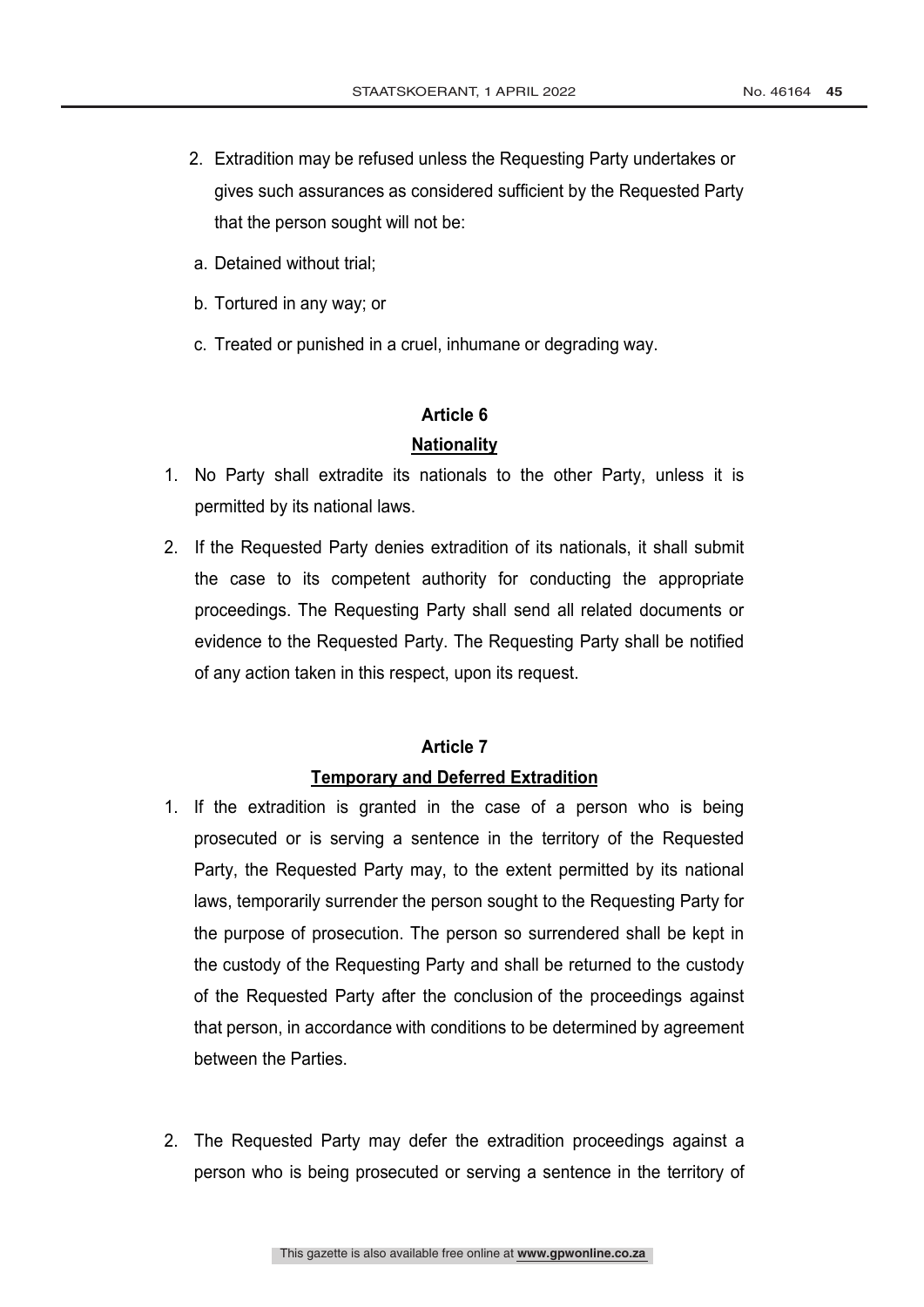that Party. The deferment may continue until the prosecution of the person sought has been concluded or until such person has served any sentence imposed.

#### **Article 8**

#### **Rule of Specialty**

- 1. A person who has been extradited shall not be prosecuted, sentenced, detained or re-extradited to a third state for any offence committed prior to the surrender other than that for which that person was extradited, nor shall the person's liberty be restricted for any other reason, except in the following cases:
	- a) where the Requested Party consents; or
	- b) where the person, having had an opportunity to leave the Requesting Party has not done so within thirty (30) days of final discharge, or has voluntarily returned to that Party after having left it.
- 2. A request for the consent of the Requested Party under paragraph 1 of this Article shall, if required by the Requested Party, be accompanied by the relevant documents required by Article 9 as well as a record of any statement made by the extradited person in respect of the offence concerned.
- 3. If the charge for which the person was extradited is subsequently modified, that person may be prosecuted or sentenced provided that the offence under its modified description is:
	- a) based, on substantially the same facts contained in the extradition request and its supporting documents; and
	- b) punishable by the same maximum penalty; or a lesser penalty for the offence for which the person was extradited.
- 4. Before the Requested Party consents to the re-extradition of the person to the third state under this Article, the Requested Party may request such information from the Requesting Party as it deems necessary to enable it to consent to such extradition.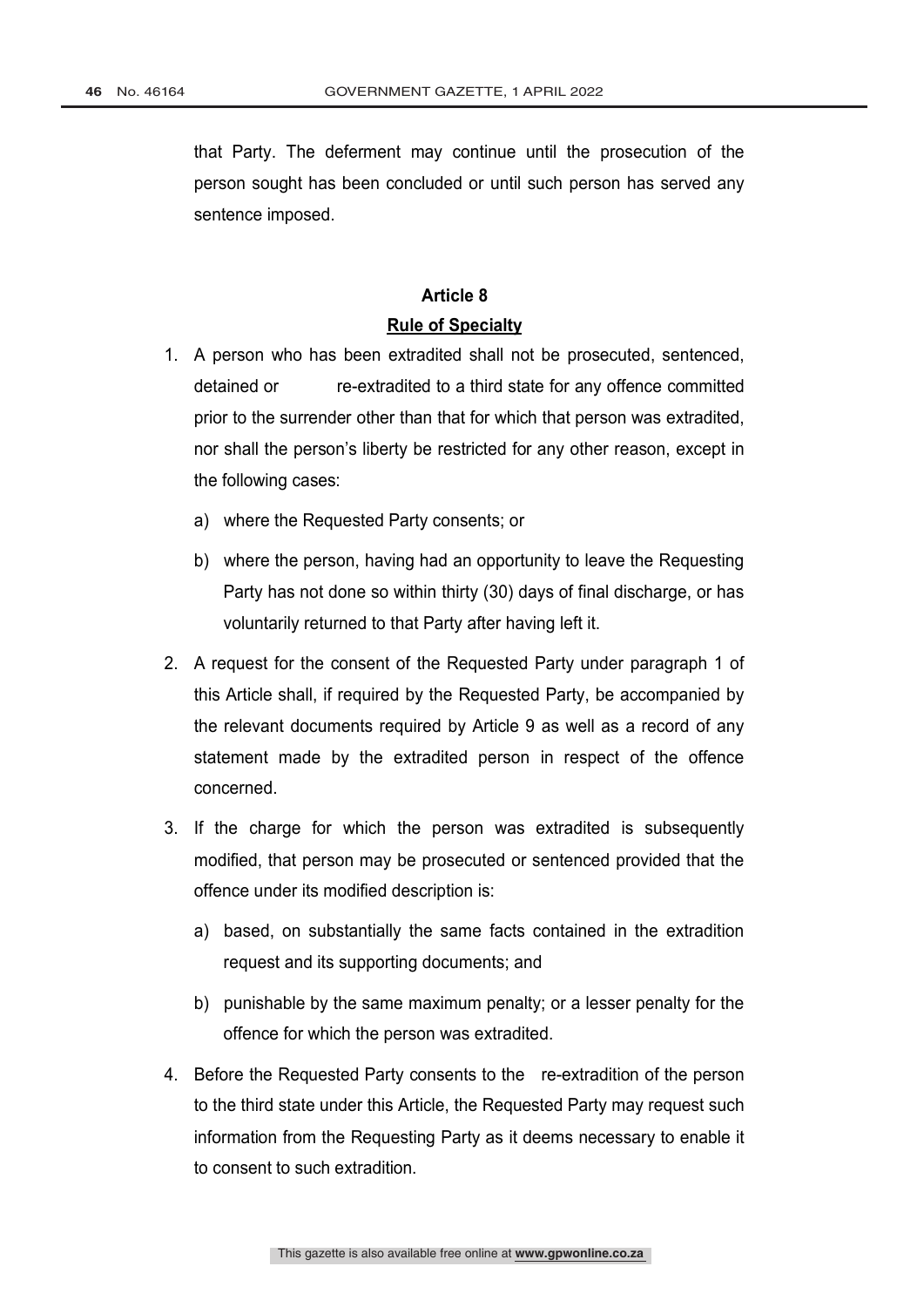#### **Content of the Request and Supporting Documents**

- 1. Requests for extradition and supporting documents shall be made in writing and sent through diplomatic channels.
- 2. In all cases, the following documents shall be submitted in support of a request for extradition:
	- a) information about the description, identity, location and nationality of the person sought; and
	- b) a document from the judicial authorities concerning the nature of the conduct constituting each offence for which extradition is requested, including the place and date of the commission of the offence, the nature of the offence, the applicable legal provision, and any provision describing any time limit on the prosecution or the execution of punishment for the offence. A copy of the text of such legal provisions shall be appended.
- 3. In the case of a person accused of an offence, the request shall be accompanied by the original or a certified true copy of the warrant of arrest and the charging document issued in the Requesting Party; and where the request emanates from the State of the United Arab Emirates, a certificate issued by the authority in charge of the prosecution stating that the authority has sufficient evidence at its disposal to warrant the prosecution of the person concerned.
- 4. In the case of a person sought for the enforcement of a sentence, the request shall be accompanied by:
	- a) the original or a certified true copy of the final judgment or document setting out the conviction and sentence to be served; and
	- b) if a part of the sentence has already been served, a written statement by a competent authority specifying the portion of the sentence which remains to be served.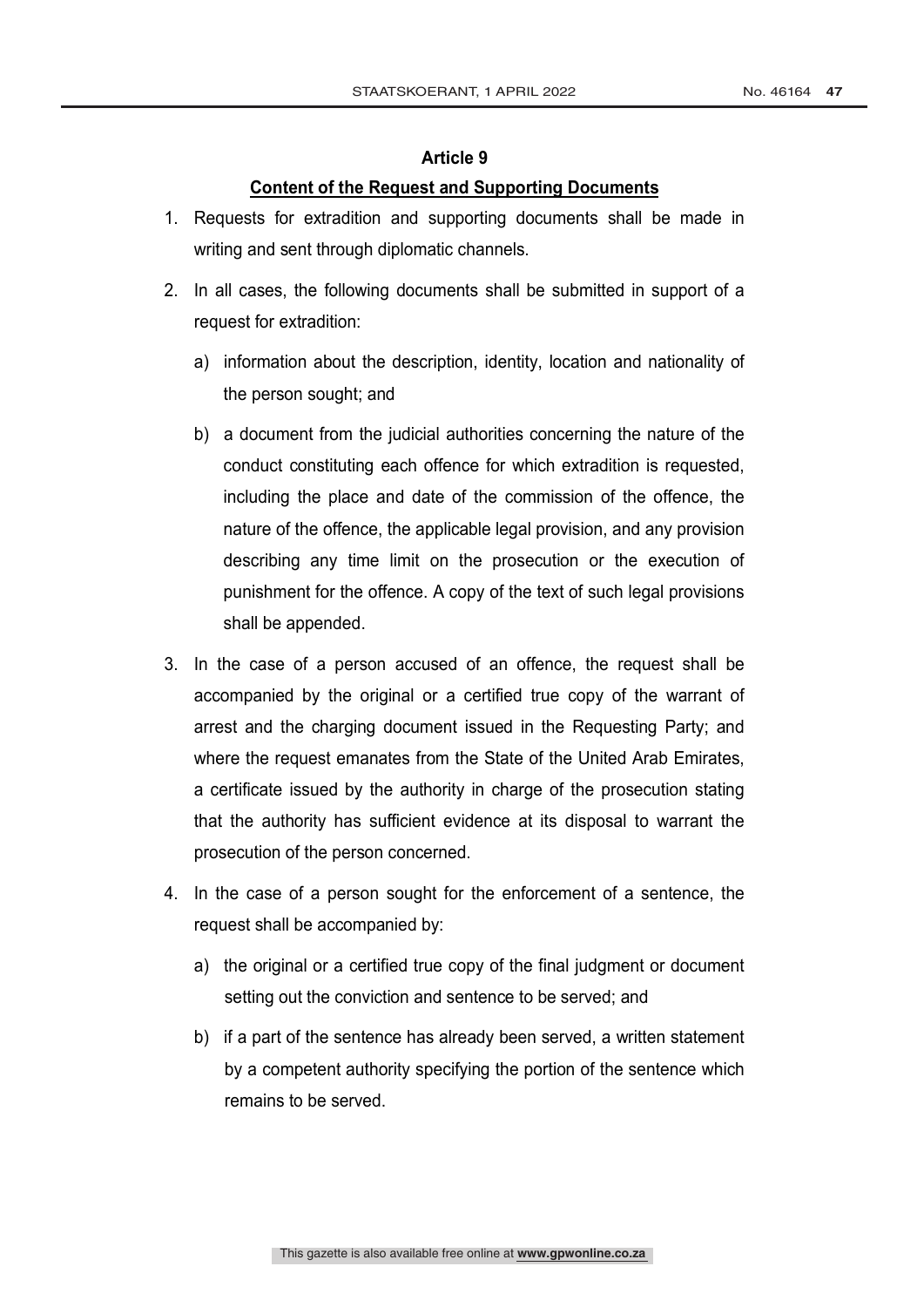#### **Supplementary Information**

- 1. If the Requested Party considers that the information given in support of the request does not satisfy the requirements under this Treaty, the Requested Party should be informed of that fact, so as to submit additional information before a decision is taken on the extradition request; and may fix a time-limit for the receipt thereof.
- 2. An extension of any time-limit may be mutually agreed upon for providing such information, if the Requesting Party provides reasons for the extension of such time limit.

### **Article 11**

#### **Decision, Surrender and Notification**

- 1. The Requested Party shall promptly notify the Requested Party of its decision on the request for extradition; such notification should be transmitted directly to the competent authority of the Requesting Party or through diplomatic channels.
- 2. If the request for extradition is refused, the Requested Party shall furnish the Requesting Party with reasons of the refusal.
- 3. If the extradition is granted, the Parties shall agree on the date, venue and manner in which surrender shall take place.
- 4. The Requesting Party shall remove the person from the territory of the Requested Party within thirty (30) days from the date of notification of the decision of surrender and, if the person is not removed within that period, the Requested Party may refuse to extradite that person for the offence for which extradition was requested.
- 5. If either of the Parties fails to surrender or remove the person to be extradited within the agreed period because of circumstances beyond its control, the other Party shall be promptly notified thereof. In such case the Parties shall once again agree on the relevant matters relating to the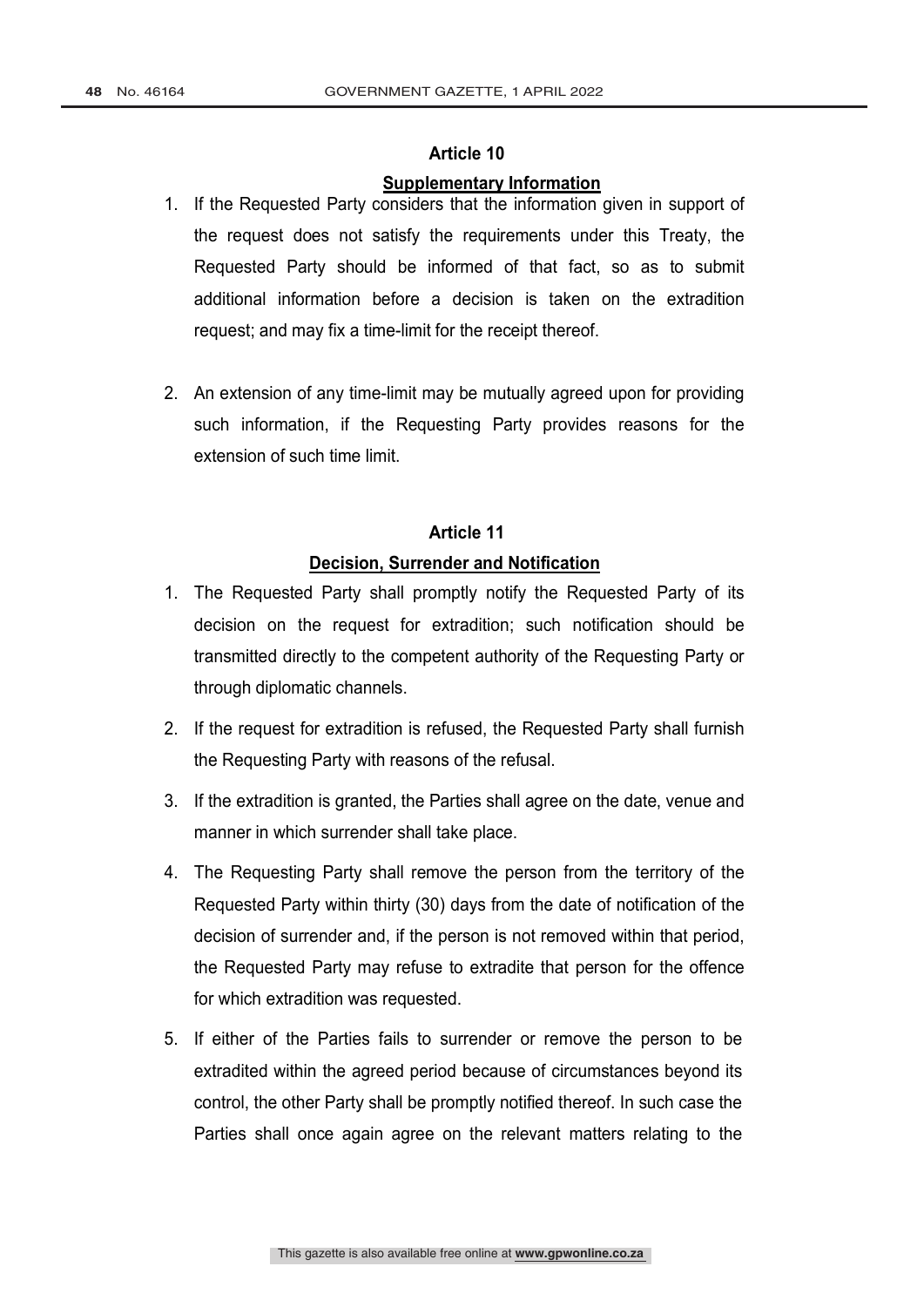execution of the request for extradition and the provisions of paragraph 4 of this Article shall apply.

6. In case of granting extradition, the Requesting Party, upon request, shall notify the Requested Party of the result of criminal proceedings against the extradited person. In case of conviction, the Requesting Party, upon request, shall provide the Requested Party with an authenticated copy of the final judgment.

#### **Article 12**

#### **Arrest and Detention of the Person**

- 1. Upon receipt of the request for extradition, the Requested Party shall arrest and detain the person sought in accordance with its national laws until the Requested Party has decided on the request for extradition.
- 2. If the request for extradition is granted, the detention period shall continue until the person sought is surrendered to the authorities of the Requesting Party according to the national laws of the Requested Party.
- 3. The detention period shall be remitted from the sentence of imprisonment imposed on the person sought subject to the national laws of the Requesting Party.

#### **Article 13**

#### **Concurrent Requests**

1. If extradition of the same person is requested concurrently by one of the Parties and a third state or more, for the same offence or for different offences, the Requested Party shall determine to which State it will extradite the person, having regard to all the circumstances, especially the seriousness and place of the commission of the offence(s), the respective dates of the requests, the nationality of the person sought and the possibility of subsequent extradition to other States.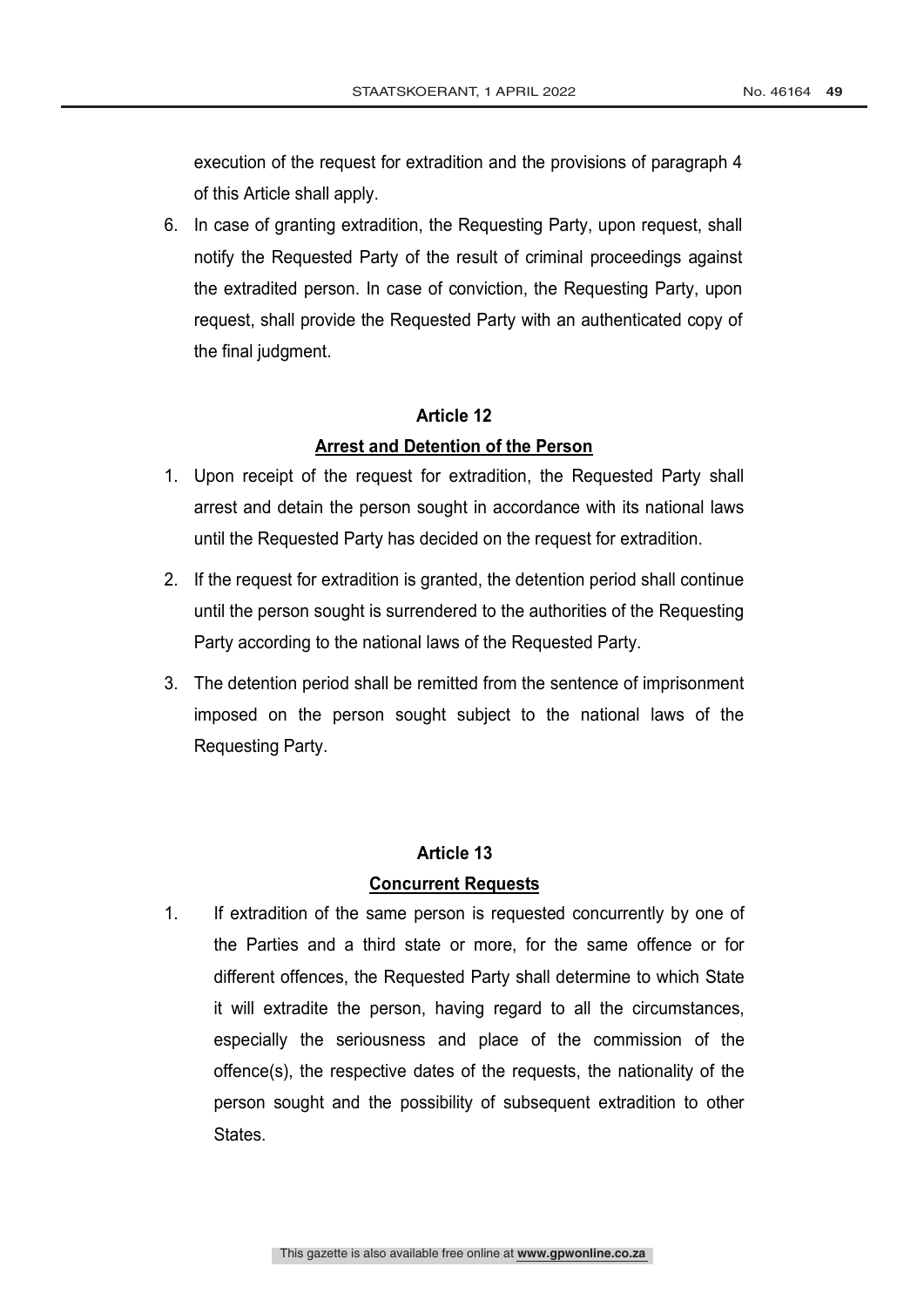2. The Requested Party shall promptly notify the Requesting Party of its determination.

## **Article 14 Provisional Arrest**

- 1. In case of urgency, the Requesting Party may apply for provisional arrest of the person sought pending the presentation of the formal request for extradition and supporting documents. The person to be extradited may be provisionally arrested and held in custody until the request for extradition, together with the documents referred to in Article 9 are received.
- 2. The request for provisional arrest shall be communicated in writing to the competent authority of the Requested Party through the International Criminal Police Organization (INTERPOL) channels.
- 3. The request for provisional arrest shall contain:
	- a) as accurate a description as possible of the person sought, together with any other information that would help to establish identity and probable location;
	- b) a brief statement of the facts of the case including, if possible, the date and location of the offences(s);
	- c) a description of the law(s) violated;
	- d) a statement of the existence of a warrant or order of arrest or a finding of guilt or judgment of conviction against the person sought; and
	- e) a statement that the supporting documents for the person sought will follow within the time specified in this Treaty.
- 4. The Requesting Party shall be notified without delay of the outcome of its request for provisional arrest or the reasons for any inability to proceed with the request.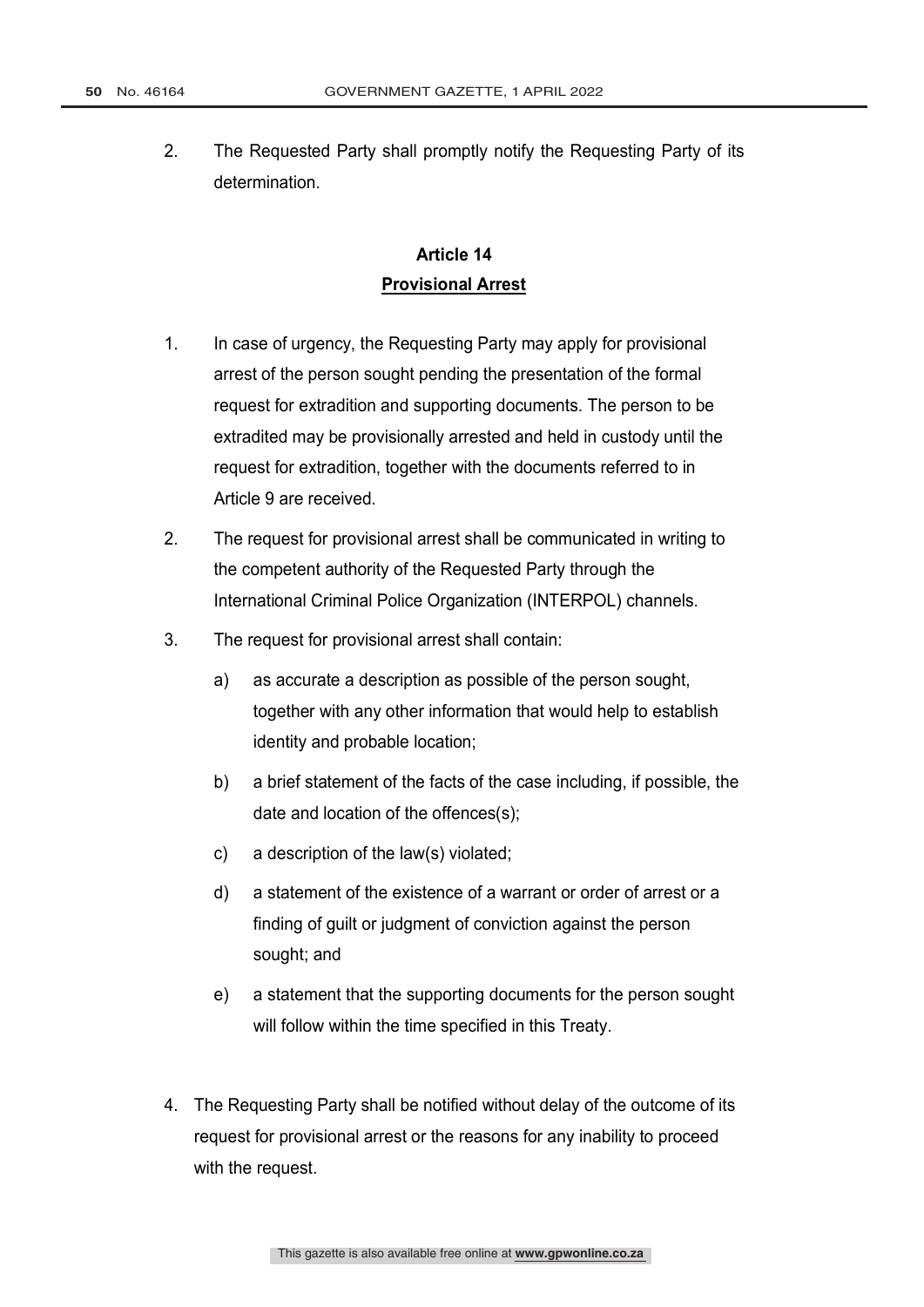- 5. A person who is provisionally arrested may be discharged from custody upon the expiration of sixty (60) days from the date of provisional arrest pursuant to this Treaty if the Requested Party has not received the formal request for extradition and the documents supporting the extradition request as required in Article 9.
- 6. The fact that the person sought has been discharged from custody pursuant to paragraph 5 of this Article shall not prejudice the subsequent re-arrest and extradition of that person if the extradition request and supporting documents are delivered at a later date.

### **Article 15 Seizure and Surrender of Property**

- 1. To the extent permitted under its national law and without prejudice to the rights of third parties, the Requested Party may seize and surrender to the Requesting Party all property, articles or documents that may be found in the territory of the Requested Party that is connected with the offence for which extradition is sought.
- 2. The property referred to in paragraph 1 of this Article may be surrendered to the Requesting Party even if extradition cannot be effected due to death, disappearance or escape of the person sought.
- 3. If the property referred to above is liable to seizure or confiscation within the territory of the Requested Party, the latter may, upon satisfactory assurance from the Requesting Party that the property will be returned within a fixed period of time, or as soon as practicable, temporarily surrender that property to the Requesting Party.The Requested Party may defer the surrender of such property if it is required in connection with pending criminal or civil proceedings in the Requested Party.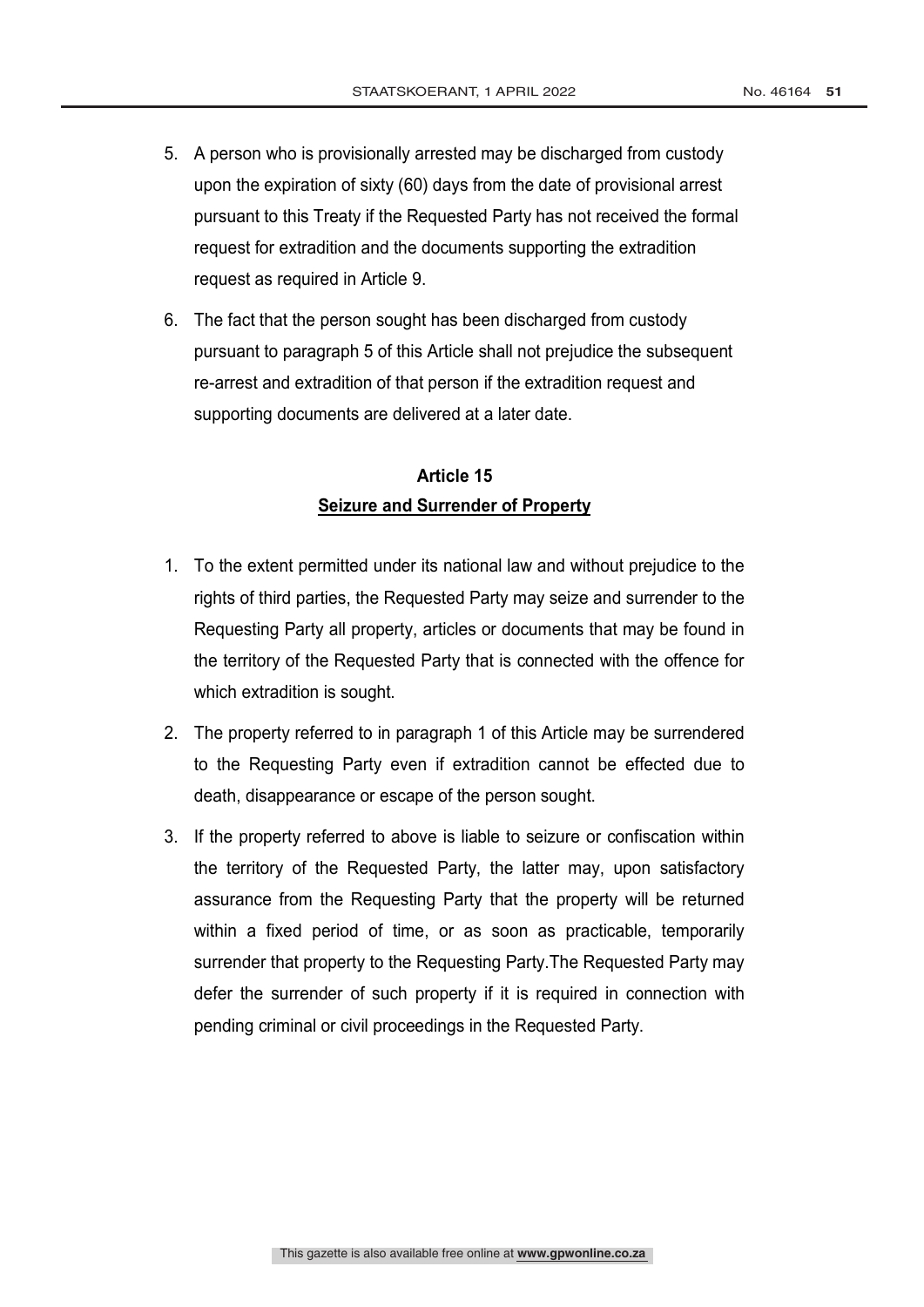### **Transit**

- 1. Either Party may authorize transit through its territory of a person surrendered to the other Party by a third State.
- 2. A request for transit shall be transmitted through diplomatic channels. In cases of urgency, the facilities of the International Criminal Police Organization (INTERPOL) may also be used to transmit such a request.
- 3. The request for transit shall contain
	- a. a description of the person together with any information that may help to establish his or her identity and nationality; and
	- b. a brief statement of the facts of the case , and a list of the offences for which the person was surrendered by the third State.
- 4. Permission for the transit of a person shall, subject to the law of the Requested Party, include permission for the person to be held in custody during transit. If transit is not continued within a reasonable time, the competent authority of the Party in whose territory the person is being held may direct that the person be released.
- 5. Authorization is not required when air transportation is used by one Party and no landing is scheduled on the territory of the other Party. If an unscheduled landing does occur, the Party in whose territory such landing occurs, without prejudice to Article 6 may require a request for transit pursuant to paragraph 2 of this Article, and it may detain the person until the request for transit is received and the transit is effected, provided that such request is received within ninety six (96) hours of the unscheduled landing.

#### **Article 17**

#### **Procedure**

Except where this Treaty otherwise provides, the procedure with regard to extradition and provisional arrest shall be governed solely by the national laws of the Requested Party.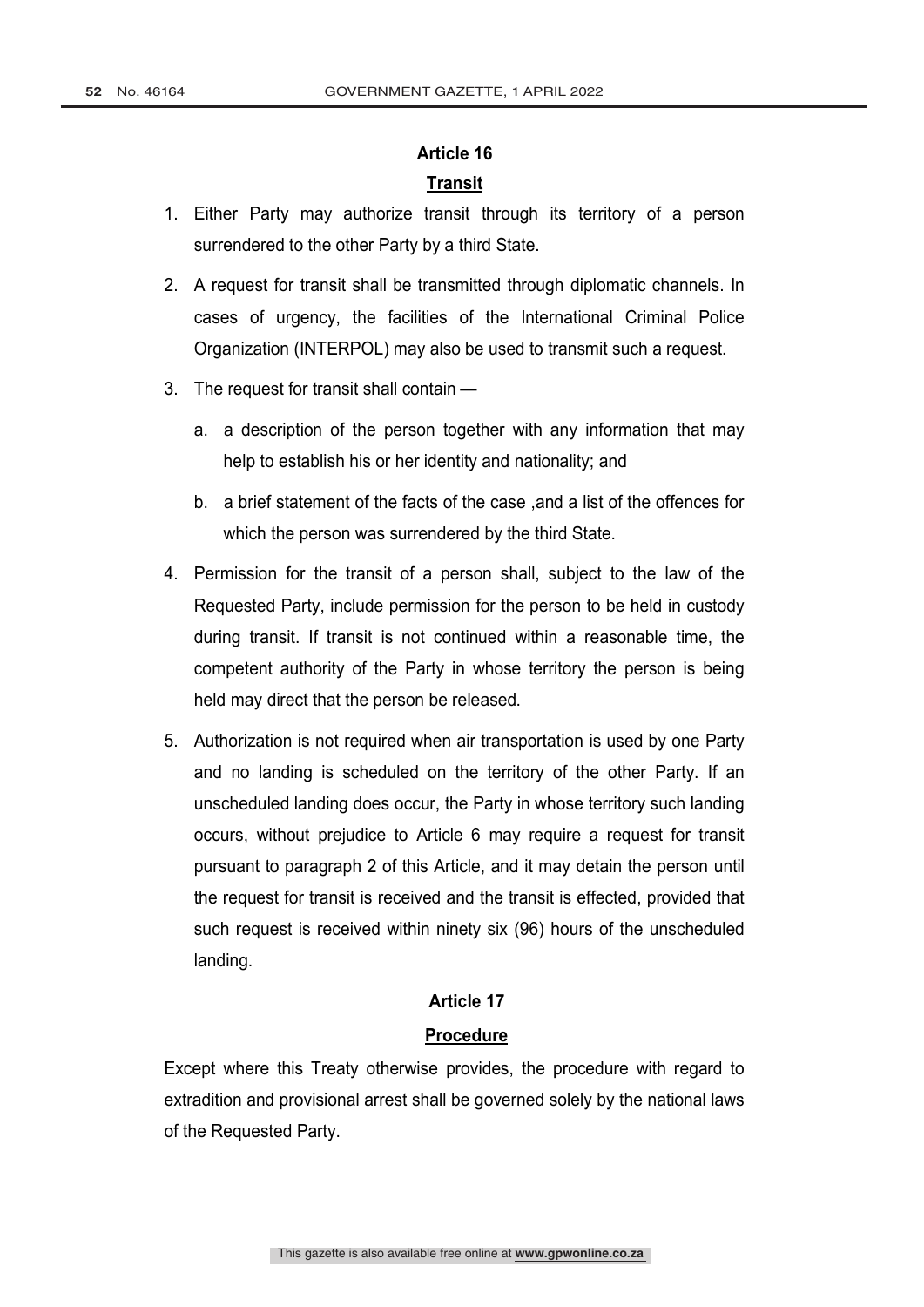### **Article 18 Expenses**

- 1. The Requesting Party shall bear all expenses necessary for the execution of the extradition request and also pay all expenses related to the return of the extradited person to the Requested Party, in case of extraordinary expenses, the Parties shall consult with each other to settle the same.
- 2. Despite paragraph 1 of this Article, the Requested Party shall bear the expenses incurred in its territory for the arrest and detention of the person whose extradition is sought until that person is surrendered to the Requesting Party.
- 3. The Requesting Party shall bear all expenses related to the delivery of the seized property and the return thereof to the Requested Party.

# **Article 19 Language and Translation**

- 1. Requests, supporting documents and other communications made pursuant to this Treaty shall be accompanied by a translation:
	- a) if the Requested Party is the Republic of South Africa, into the English language;
	- b) if the Requested Party is the State of the United Arab Emirates, into the Arabic language.

# **Article 20**

### **Authentication**

All requests and supporting documents shall be officially signed and sealed by the competent authorities and authenticated by the Central Authority in the Requested Party, or any other manner provided for in the national laws of the Requested Party.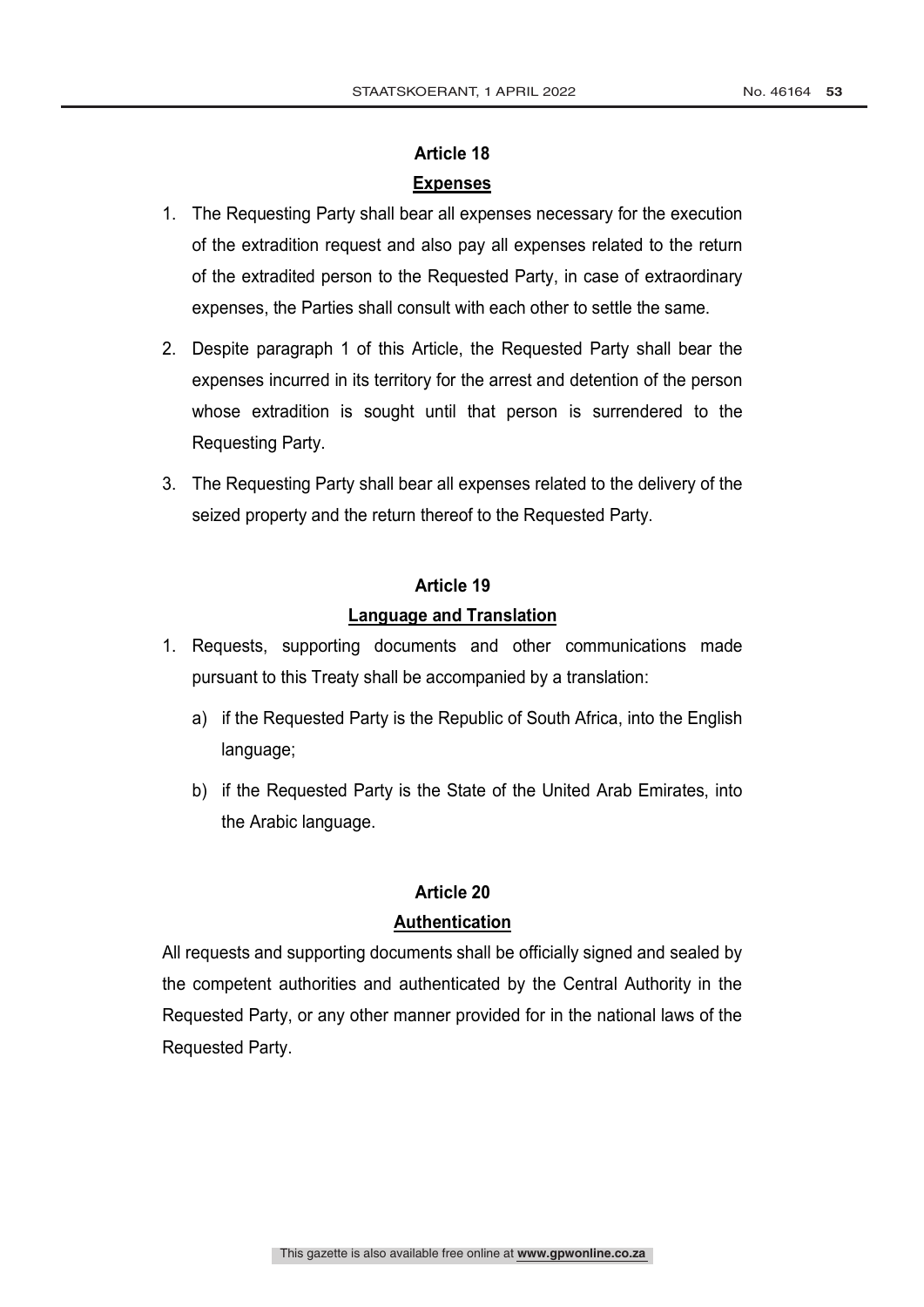#### **Compatibility with other Agreements**

Assistance and procedures set forth in this Treaty shall not exempt either Party from its obligations arising from other international agreements or its national laws.

# **Article 22 Consultations**

Any dispute arising from the interpretation and implementation of this Treaty, shall be resolved by consultation between the Parties through diplomatic channels.

### **Article 23**

### **Ratification, Entry into Force, Amendment and Termination**

- 1. This Treaty shall be ratified in accordance with the constitutional procedures of the Parties and the instruments of ratification shall be exchanged through diplomatic channels.
- 2. This Treaty shall enter into force thirty (30) days after the date of the exchange of the instruments of ratification.
- 3. This Treaty may be amended through the mutual written consent of the Parties in accordance with the same requirements of the ratification of this Treaty.
- 4. Either Party may terminate this Treaty at any time upon a written notice to the other Party. Termination shall take effect six (6) months following the notification. However, any request received up to the date of receipt of the notice to terminate shall continue to be governed by this Treaty until the request is executed.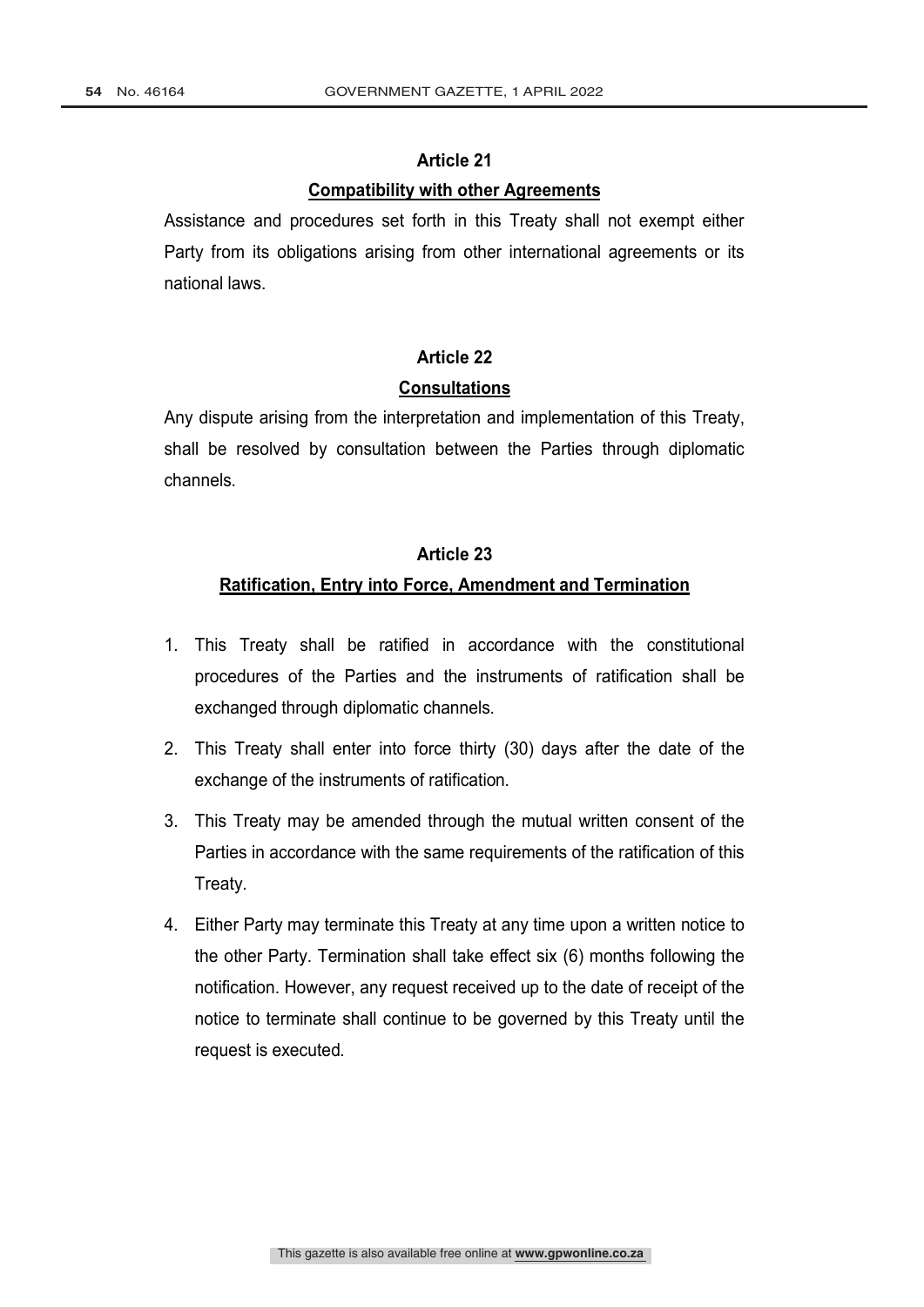**IN WITNESS** whereof the authorized representatives of the Parties hereby sign this Treaty. This Treaty has been done in two original copies in the English and Arabic languages, both texts being equally authentic.

Done at Abu Dhabi on 25 September in the year 2018

**For the Government of the Republic of South Africa Adv M Masutha Minister of Justice and Correctional Services**

**For the Government of the State of the United Arab Emirates Sultan bin Saeed Al Badi Minister of Justice**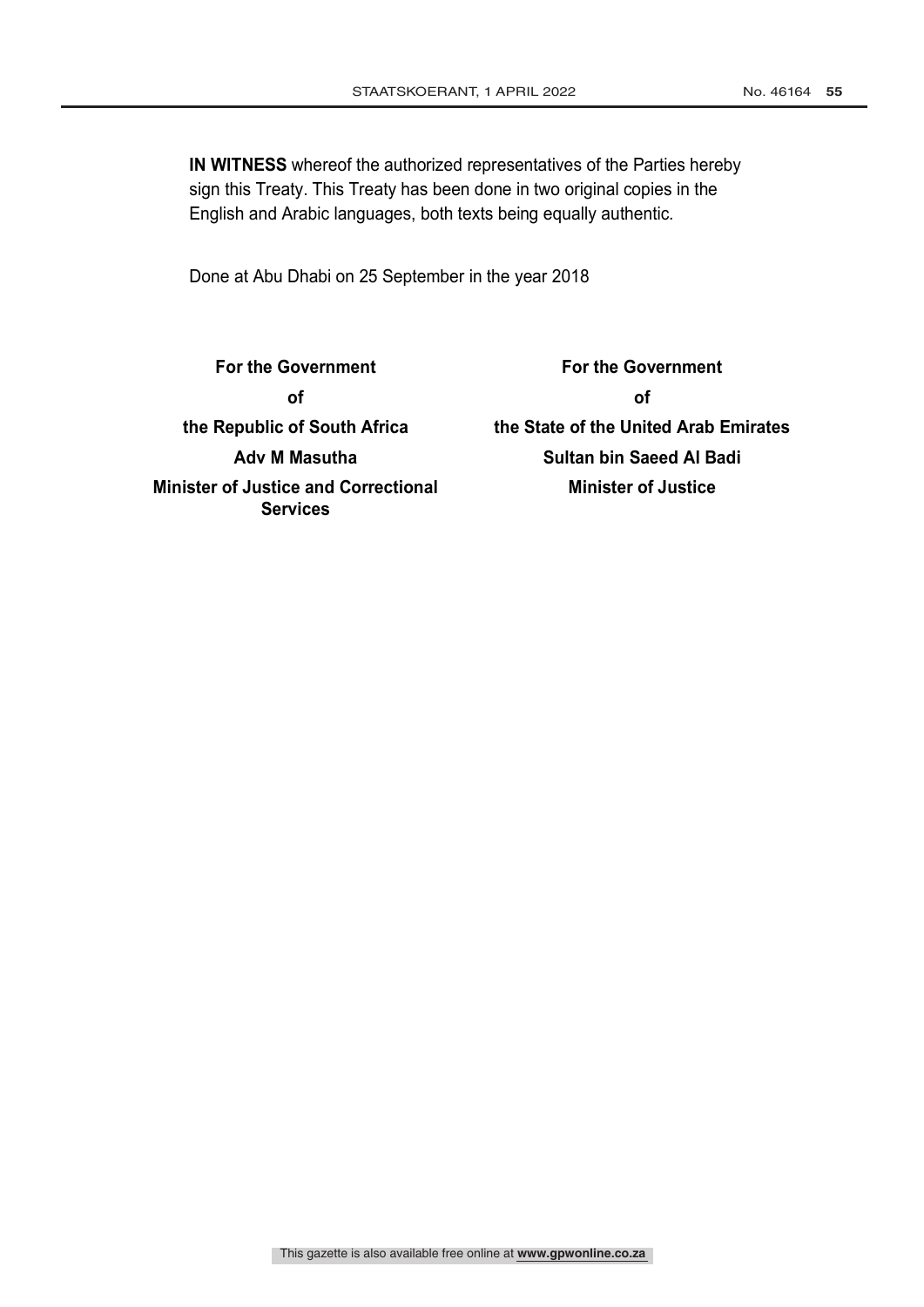# **INTERNATIONAL CO-OPERATION IN CRIMINAL MATTERS ACT, 1996 (ACT NO. 75 OF 1996)**

### **MUTUAL LEGAL ASSISTANCE IN CRIMINAL MATTERS TREATY BETWEEN THE REPUBLIC OF SOUTH AFRICA AND THE UNITED ARAB EMIRATES**

I, Ronald Lamola, Minister of Justice and Correctional Services, hereby give notice in terms of section 27(2) of the International Co-operation in Criminal Matters Act, 1996 (Act No. 75 of 1996), that the Parliament of the Republic of South Africa has on 27 November 2018 agreed to the ratification of the Mutual Legal Assistance in Criminal Matters Treaty between the Republic of South Africa and the United Arab Emirates as set out in the Schedule. The said Treaty entered into force on 10 July 2021.

Mr R.O Lamola, MP Minister of Justice and Correctional Services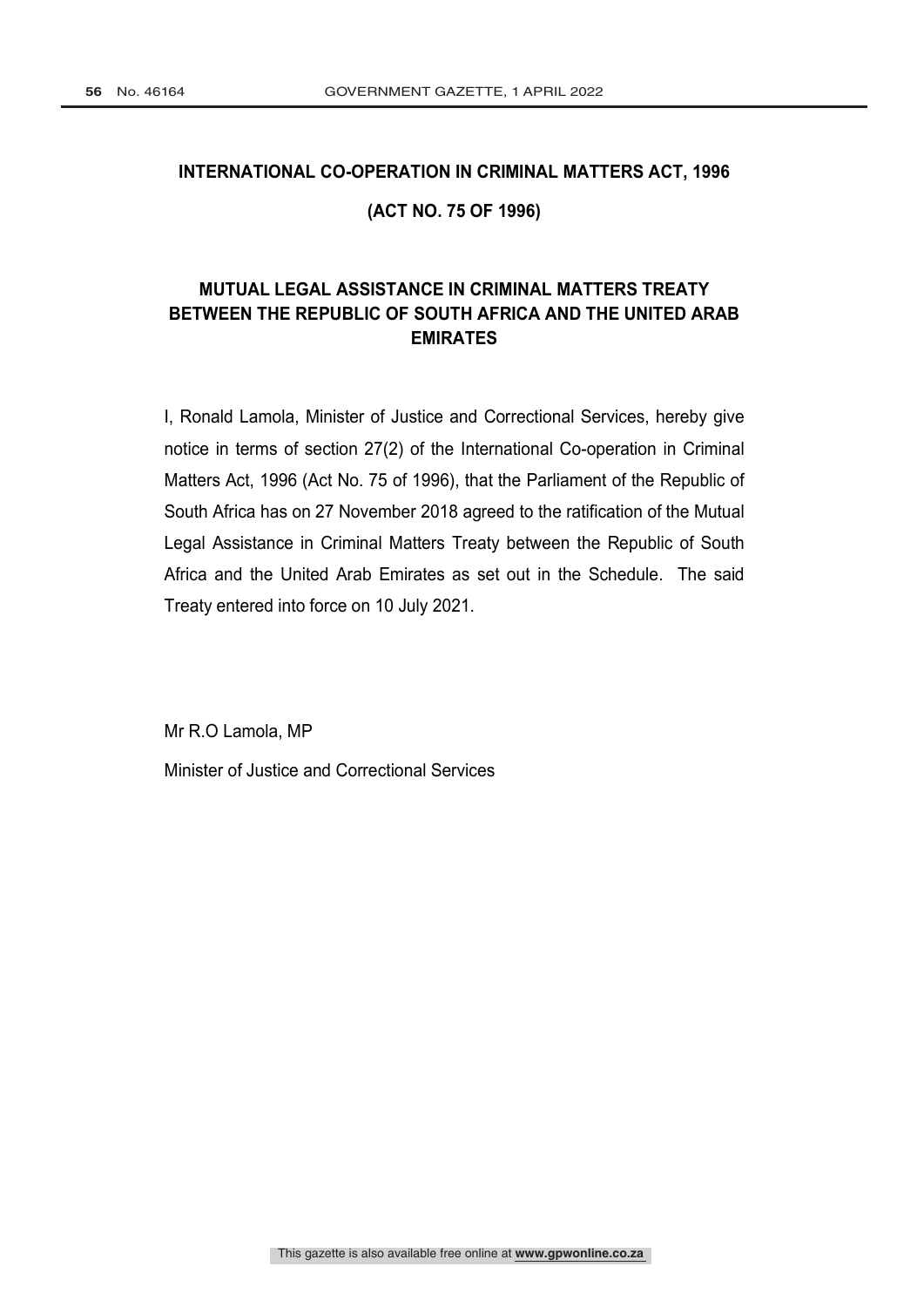#### **SCHEDULE**

# **TREATY BETWEEN THE GOVERNMENT OF THE REPUBLIC OF SOUTH AFRICA AND THE GOVERNMENT OF THE UNITED ARAB EMIRATES** 1 **ON MUTUAL LEGAL ASSISTANCE IN CRIMINAL MATTERS PREAMBLE**

THE GOVERNMENT OF THE REPUBLIC OF SOUTH AFRICA and THE GOVERNMENT OF THE UNITED ARAB EMIRATES, hereinafter referred to as "the Parties";

GUIDED by the friendly relations between the two countries, and recognizing the need to facilitate the widest measures of mutual legal assistance in criminal matters,

#### *HAVE AGREED as follows*:

#### **Article 1**

#### **Obligation to Provide Mutual Legal Assistance**

The Parties shall grant each other under this Treaty the widest measures of mutual legal assistance in criminal matters.

#### **Article 2**

#### **The Central Authorities**

- 1. The Central Authority of each Party shall make and receive requests pursuant to this Treaty:
	- a) for the Government of the Republic of South Africa the Central Authority shall be the Director General of the Department of Justice and Constitutional Development; and
	- b) for the Government of the United Arab Emirates the Central Authority shall be the Ministry of Justice.
- 2. The Central Authorities shall communicate with one another through diplomatic channels for the purpose of this Treaty.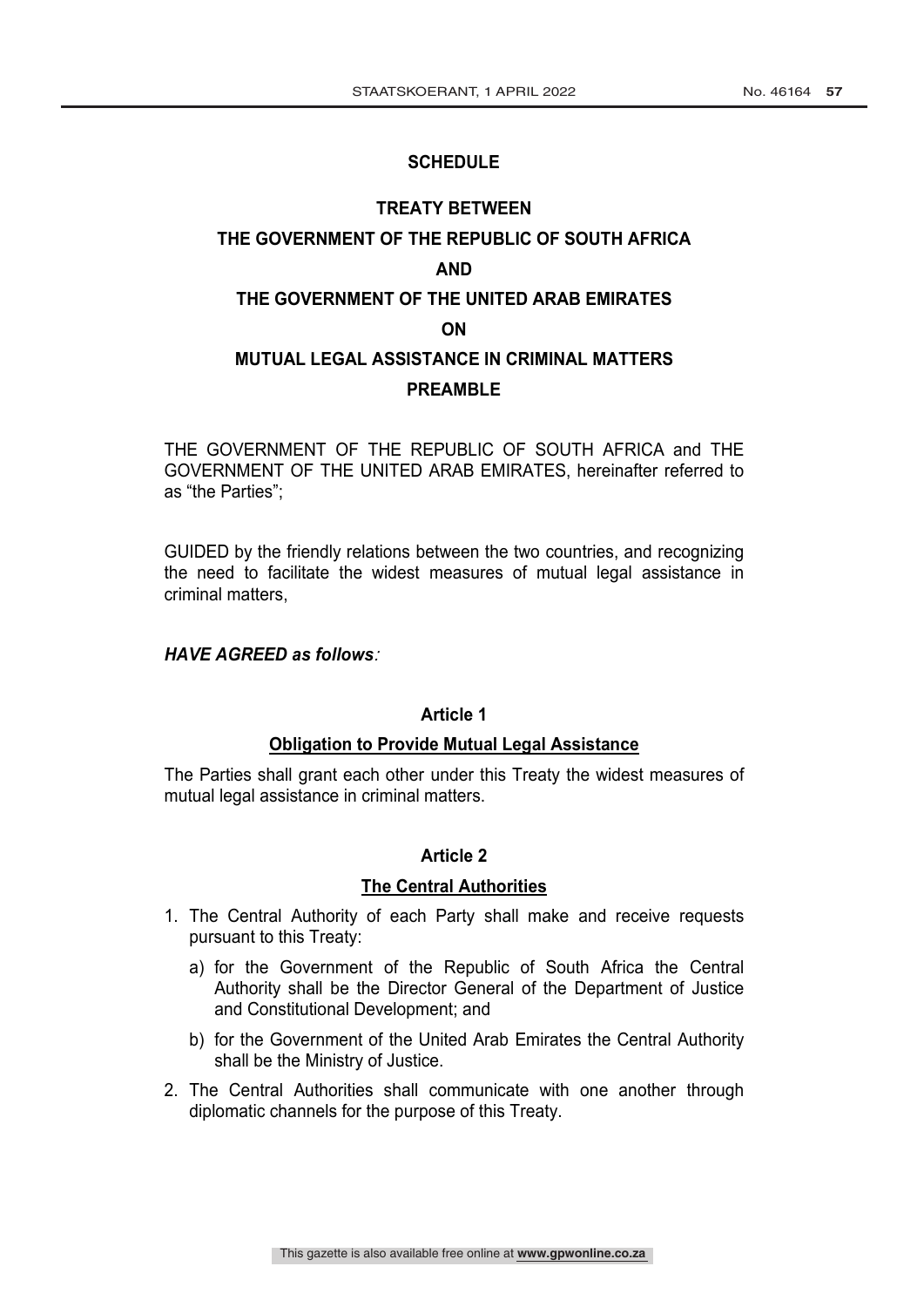#### **Scope of Assistance**

- 1. The Parties shall provide, in accordance with the provisions of this Treaty, mutual legal assistance to each other, in respect of the investigation, prosecution and proceedings related to criminal matters.
- 2. Assistance shall include:
	- a) taking the testimony or statements of persons;
	- b) providing documents, records and articles of evidence;
	- c) locating and identifying persons or items;
	- d) serving of documents;
	- e) transferring persons in custody for testimony or to assist in investigation;
	- f) executing requests for searches and seizures;
	- g) measures to locate, restrain and forfeit the proceeds of crime;
	- h) executing pecuniary sentences, restitution and compensatory orders; and
	- i) any other form of cooperation in so far as it is not contrary to the national laws of the Requested Party within the scope of this Treaty.
- 3. This Treaty is solely for the purpose of mutual legal assistance between the Parties and the provisions thereof shall not give rise on the part of a private party to obtain evidence.
- 4. This Treaty shall apply to requests made pursuant to it whether or not the offence in question was committed prior to this Treaty entering into force.

#### **Article 4**

#### **Refusal of Assistance**

- 1. The Requested Party may refuse assistance if:
	- a) the execution of the request would impair its sovereignty, national security, public order or other essential public interests;
	- b) the request relates to an offence under military law, which is not an offence under ordinary criminal law;
	- c) the request relates to an offence of political nature;
	- d) the request contradicts the provisions of the law of the Requested Party;
	- e) if the request is related to an offence of a pure financial nature;
	- f) the request relates to an offence where the acts or omissions alleged to constitute that offence would not, if they had taken place within the jurisdiction of the Requested Party, constitute an offence;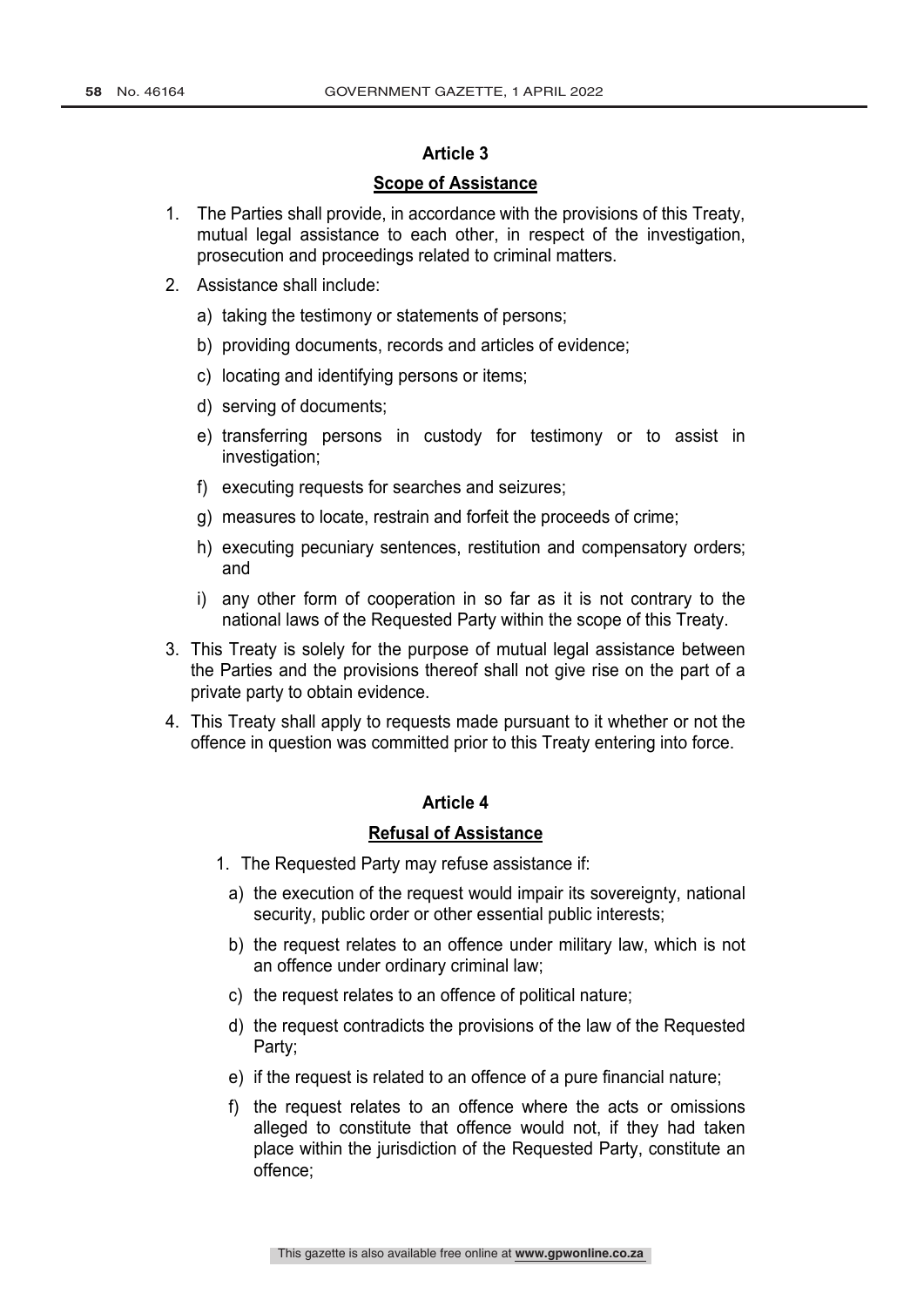- g) the criminal case is dropped for any of the reasons provided for in the law of either Party;
- h) the requested assistance requires the execution of coercive measure, which may be contrary to the national laws of the Requested Party;
- i) the request is not made in conformity with the provisions of this Treaty;
- j) there are substantial grounds for believing that the request for assistance has been made for the purpose of prosecuting a person on account of that person's race, sex, religion, nationality, ethnic origin or political opinions or that person's position may be prejudiced for any of those reasons; or
- k) a final judgement has been rendered in respect of that offence, in the Requested Party under its own jurisdiction.
- 2. Before refusing assistance pursuant to the provisions of this Article, the Requested Party shall consult with the Requesting Party to consider whether assistance can be granted subject to such conditions, as it deems necessary. If the Requesting Party accepts assistance subject to these conditions, it shall comply with the conditions.
- 3. If the Requested Party refuses assistance pursuant to the provisions of this Article, it shall inform the Requesting Party of the reasons for the refusal.

### **Form and Content of Requests**

- 1. A request for assistance shall be in writing and shall include:
	- a) the name of the authority conducting the investigation, prosecution or proceedings to which the request relates;
	- b) a description of the subject matter and nature of the investigation, prosecution or proceedings, including the specific offences that relate to the matter;
	- c) a description of the evidence, information or other assistance sought; and
	- d) a description of the purpose for which the request for assistance is made in respect of the evidence, information or other assistance sought.
- 2. To the extent possible and necessary, a request shall include:
	- a) information on the identity and location of the person from whom evidence is sought;
	- b) information on the identity and location of the person to be served, that person's relationship to the proceedings, and the manner in which service is to be made;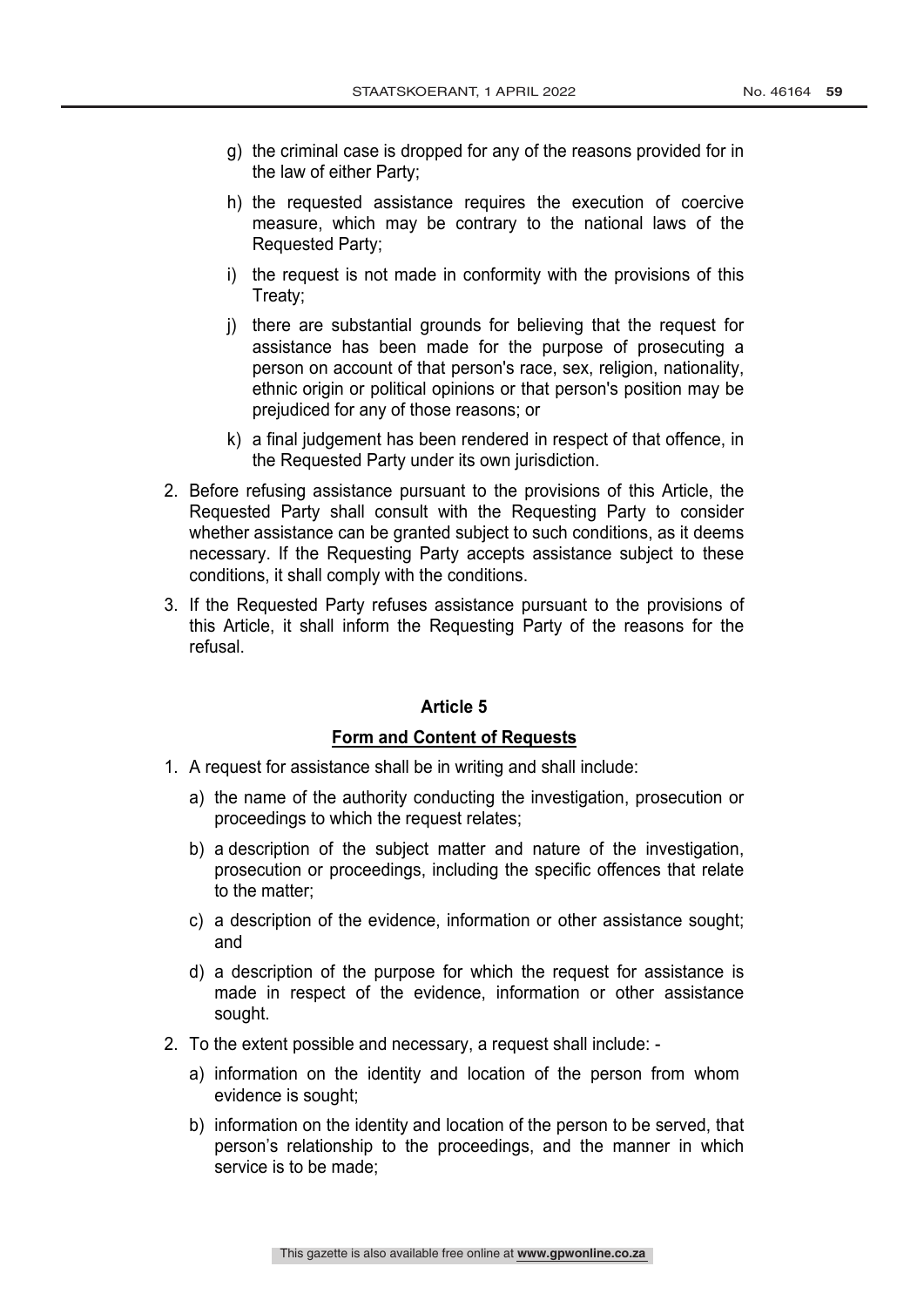- c) information on the identity and description of the location of the person to be searched and items to be seized;
- d) a description of the manner in which the testimony or statement is to be taken and recorded, including a list of questions to be asked to the person;
- e) a description of any particular procedure to be followed in executing the request in so far as it is not contrary to the national laws of the Requested Party;
- f) information as to the allowances and expenses to which a person asked to appear in the territory of the Requesting Party will be entitled; and
- g) any other information that may be brought to the attention of the Requested Party to facilitate the execution of the request.
- 3. In urgent cases, the Requested Party may accept the request by fax or email, in this case it shall be confirmed within twenty (20) days by a formal request according to paragraph 1 of this Article, unless both parties otherwise agree.

#### **Language and Translation**

Requests, supporting documents and other communications made pursuant to this Treaty shall be accompanied by a translation:

- a) if the Requested Party is the Republic of South Africa, into the English language; and
- b) if the Requested Party is of the United Arab Emirates, into the Arabic language.

#### **Article 7**

#### **Authentication**

All requests and supporting documents shall be officially signed and sealed by the competent authorities and authenticated by the Central Authority in the Requested Party, or in any other manner provided for in the national laws of the Requested Party.

### **Article 8**

#### **Execution of Requests**

1. The Requested Party shall execute the request by transmitting it to the competent authority to do so and that authority shall use its best efforts to execute the request.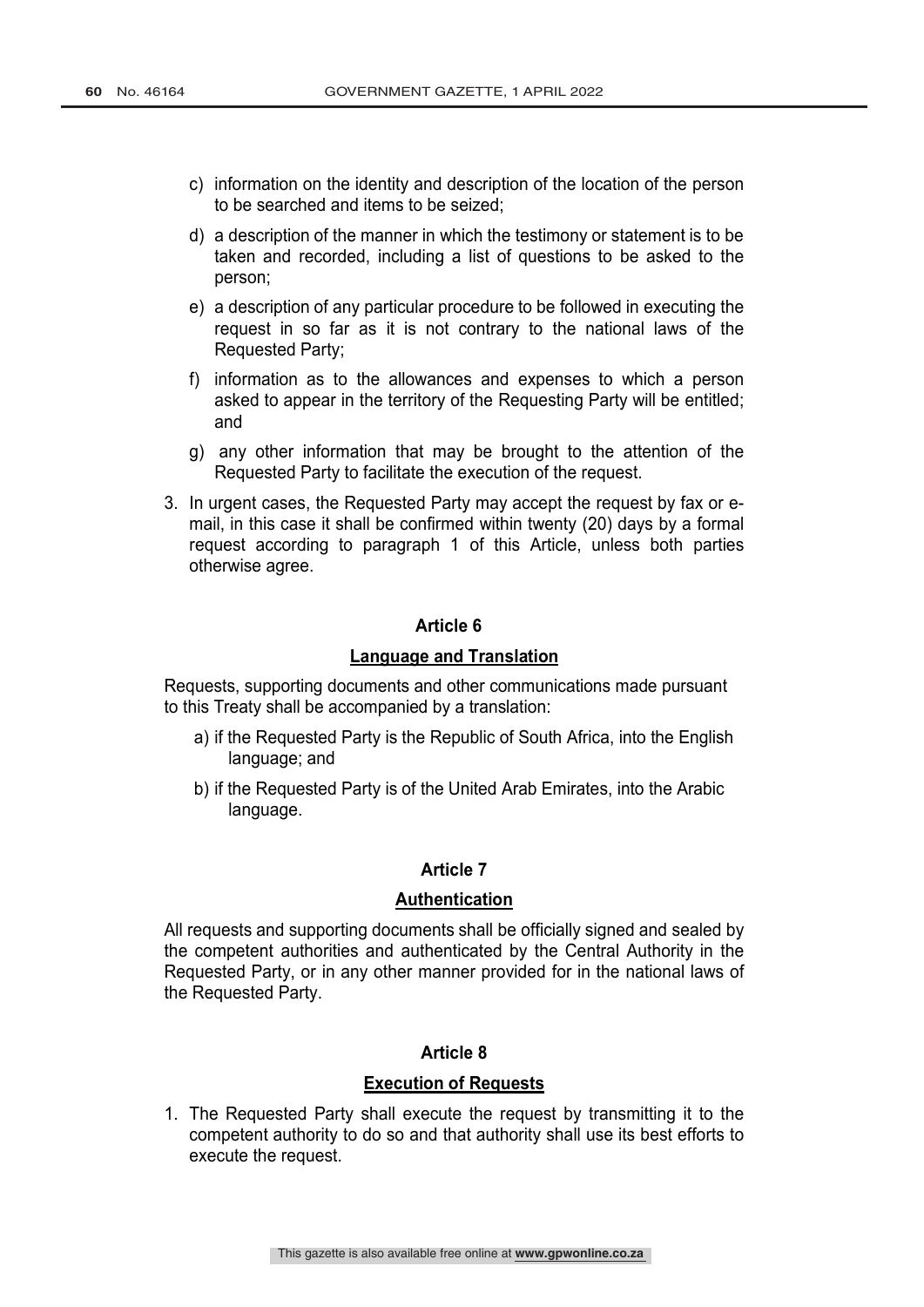- 2. The Requested Party shall make all necessary arrangements for representation of the Requesting Party in any proceedings arising out of a request for assistance.
- 3. Requests for assistance shall be executed in accordance with the national laws of the Requested Party and the procedures specified in the request shall be followed to the extent that those procedures are not contrary to the national laws of the Requested Party: where neither the provisions of this Treaty or the request specify particular procedures, the request shall be executed in accordance with the procedures prescribed by the Requested Party.
- 4. If the Requested Party determines that execution of a request would interfere with an ongoing investigation, prosecution or proceedings in the territory of that Party, it may postpone or make execution subject to conditions it determines necessary after consultation with the Requesting Party. If the Requesting Party accepts such assistance, it shall comply with the conditions so determined.
- 5. The Requested Party shall use its best efforts to keep confidential the request and its contents if the Requesting Party so requires. If the request cannot be executed without breaching such confidentiality, the Requested Party shall so inform the Requesting Party, which shall then determine whether the request should nevertheless be executed.
- 6. The Requested Party shall respond to reasonable requests by the Requesting Party on the progress made towards execution of the request.
- 7. The Requested Party shall inform the Requesting Party of the outcome of the execution of the request. If the execution of the request is denied, delayed or postponed, the Requested Party shall inform the Requesting Party of the reasons for the denial, delay or postponement thereof.

### **Costs**

- 1. The Requested Party shall pay all costs relating to the execution of a request, including the costs of representation.
- 2. The Requesting Party shall pay the fees of experts, cost of translation, transcription, allowances and expenses related to travel of persons travelling either in the Requested Party for the convenience of the Requesting Party or pursuant to the provisions of Articles 13 and 14 of this Treaty.
- 3. If during the execution of a request it becomes apparent that complete execution will entail expenses of an extraordinary nature, the Parties shall negotiate the terms and conditions under which execution may continue.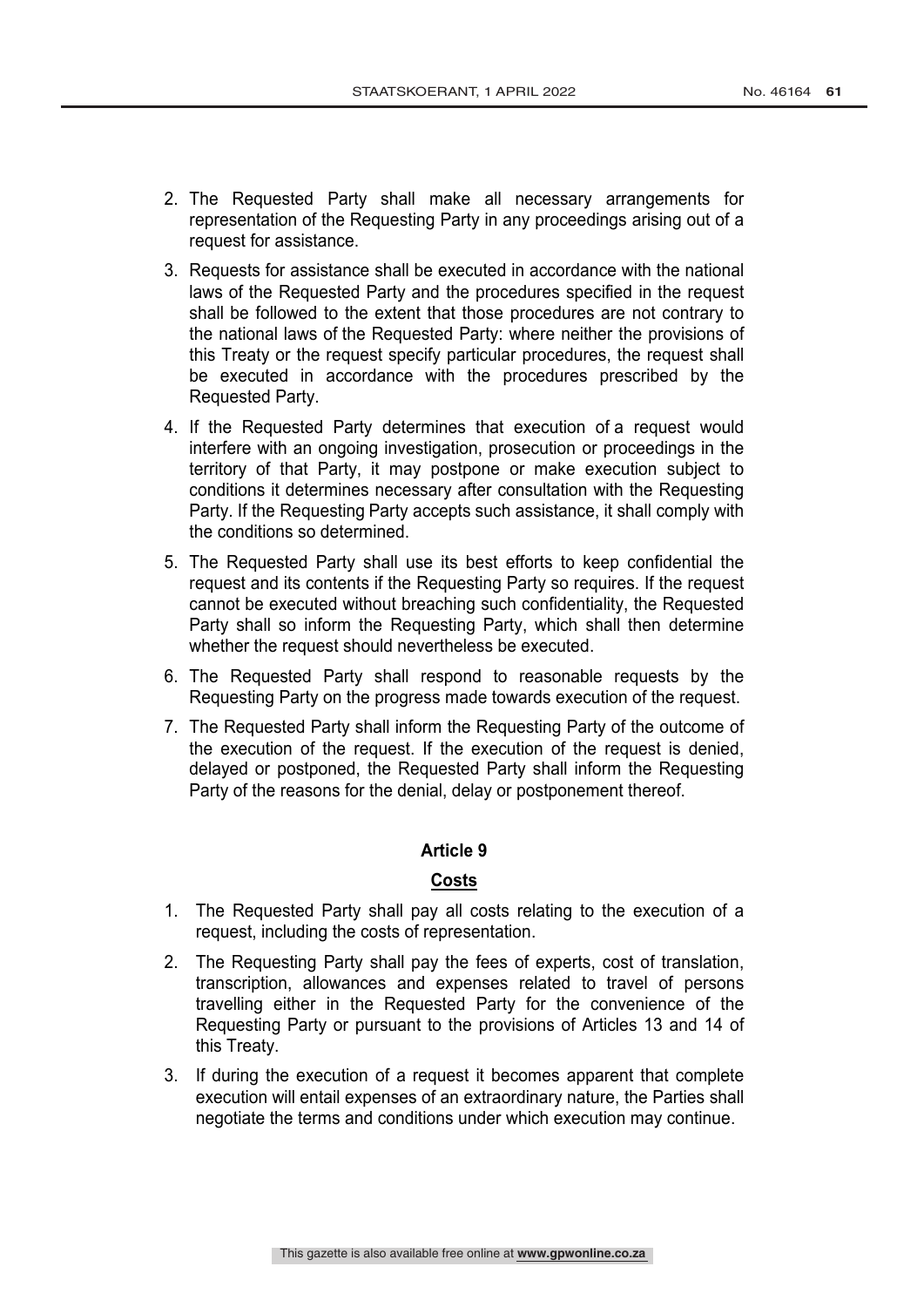#### **Limitation on Use**

- 1. The Requested Party may request that the Requesting Party not use any information or evidence obtained under this Treaty in any investigation, prosecution, or proceedings other than that described in the request without prior consent of the Requested Party. If the Requested Party makes such a request, the Requesting Party shall comply with the terms and conditions specified under paragraph 2 of this Article.
- 2. The Requested Party may request that information or evidence furnished under this Treaty be kept confidential or be used only subject to the terms and conditions it may specify.
- 3. Information or evidence that has been made public in the Requesting Party in a manner consistent with paragraphs 1 or 2 of this Article may thereafter be used for any purpose.

#### **Article 11**

#### **Testimony or evidence in the Requested Party**

- 1. A person in the Requested Party from whom evidence is requested pursuant to the provisions of this Treaty shall be compelled, if necessary and subject to the national laws of that Party to appear and testify or produce items, including documents and records.
- 2. The Requested Party shall permit the presence of persons specified in the request during the execution of the request, in accordance with the procedures prescribed under the national laws of the Requested Party.
- 3. If the person referred to in paragraph 1 of this Article asserts a claim of immunity, incapacity or privilege under the national laws of the Requesting Party, the Requested Party shall notify the Requesting Party regarding that claim to decide on it before taking testimony or evidence.
- 4. Evidence produced in the Requested Party or that has been the subject of testimony taken under this Article upon request from the Requesting Party shall be authenticated in accordance with the legal procedures of the Requested Party.

### **Article 12**

#### **Records of Government Agencies**

- 1. The Requested Party shall provide the Requesting Party with copies of publicly available records, including documents and information that are in the possession of government departments and agencies.
- 2. The Requested Party may provide the Requesting Party with any records in any form, including documents and information that are in the possession of a government department or agency in that Party, which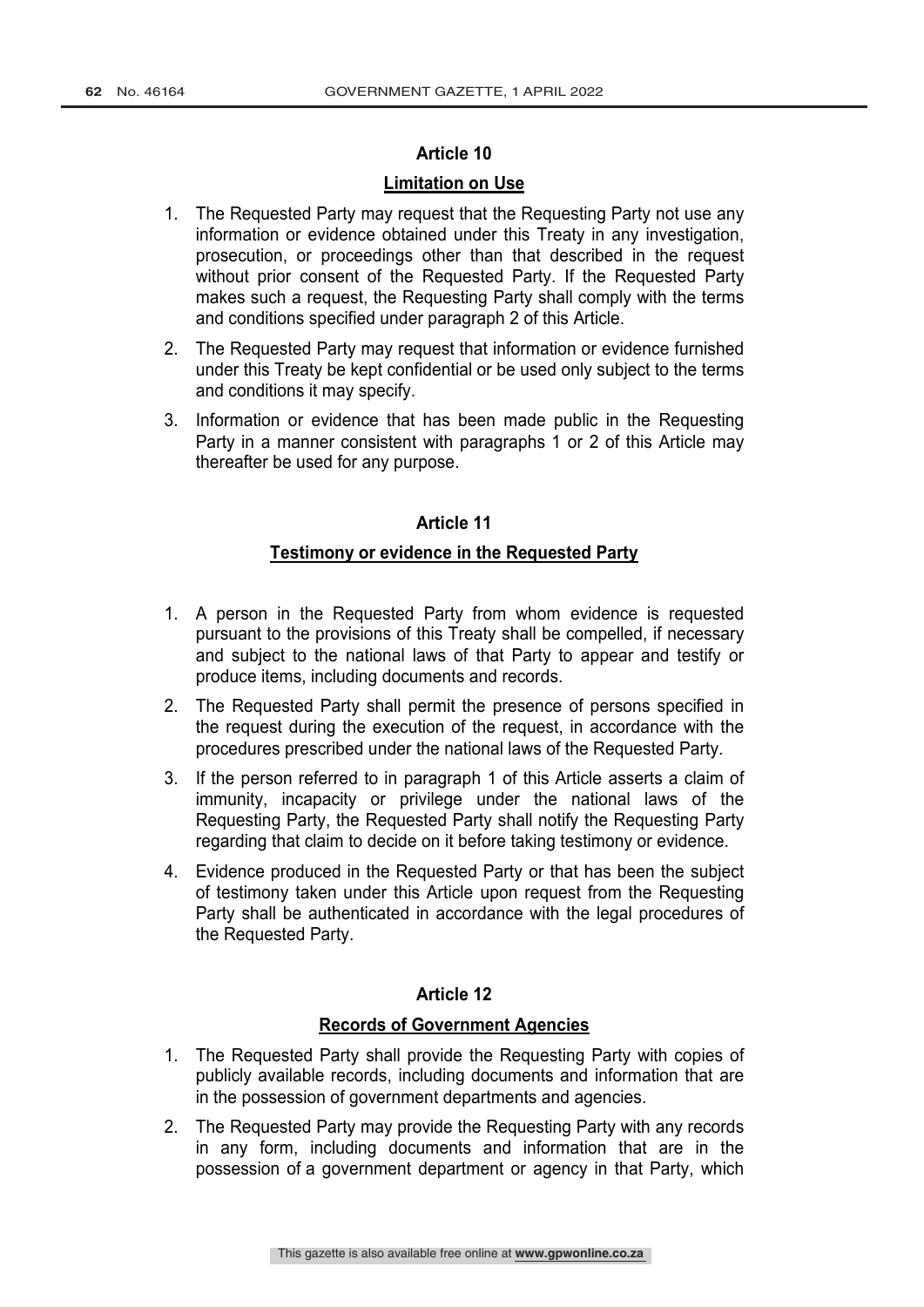are not publicly available unless those materials or information relate to the national security.

3. The request relating to the records produced pursuant to this Article shall be authenticated pursuant to the prescribed legal procedures in the Requested Party.

#### **Article 13**

#### **Availability of Persons to Give Evidence or Assist in Investigations in the Requesting Party**

- 1. When the Requesting Party requests that a person in the Requested Party appear in the territory of the Requesting Party, the Requested Party shall invite the person to give evidence or to assist in the investigations in relation to a criminal matter if he or she consents. The Requested Party shall inform the Requesting Party of the action taken in this respect.
- 2. The Requesting Party shall indicate the extent to which the person's expenses will be paid. A person referred to in paragraph 1 of this Article may ask the Requesting Party to advance money to cover these expenses. This advance may be provided through the Embassy or a Consulate of the Requesting Party.
- 3. The Requesting Party shall not subject the person referred to in paragraph 1 of this Article to the service of process, detention or any restriction of personal liberty, by reason of any offence or conviction that preceded his or her departure from the Requested Party and that person shall not be prosecuted, detained or punished by reason of his or her testimony. However, the person shall be subject to the national laws of the Requesting Party in relation to perjury and contempt of court.
- 4. A person made available to the Requesting Party under this Article shall not without his or her consent be required to give evidence in any proceedings or assist in any investigation other than the proceedings or investigations to which the request relates.
- 5. If the person referred to in paragraph 1 of this Article had the liberty and the means to leave the Requesting Party and did not leave within the subsequent thirty (30) days after being notified that his or her presence is no longer required or when the person having left it and voluntarily returns within the said period, he or she may be prosecuted, tried or serve a sentence for any offence. The period of immunity shall be extended if there are circumstances beyond the control of the person preventing him or her from leaving the territory of the Requesting Party, which do not include the commission of a criminal offence.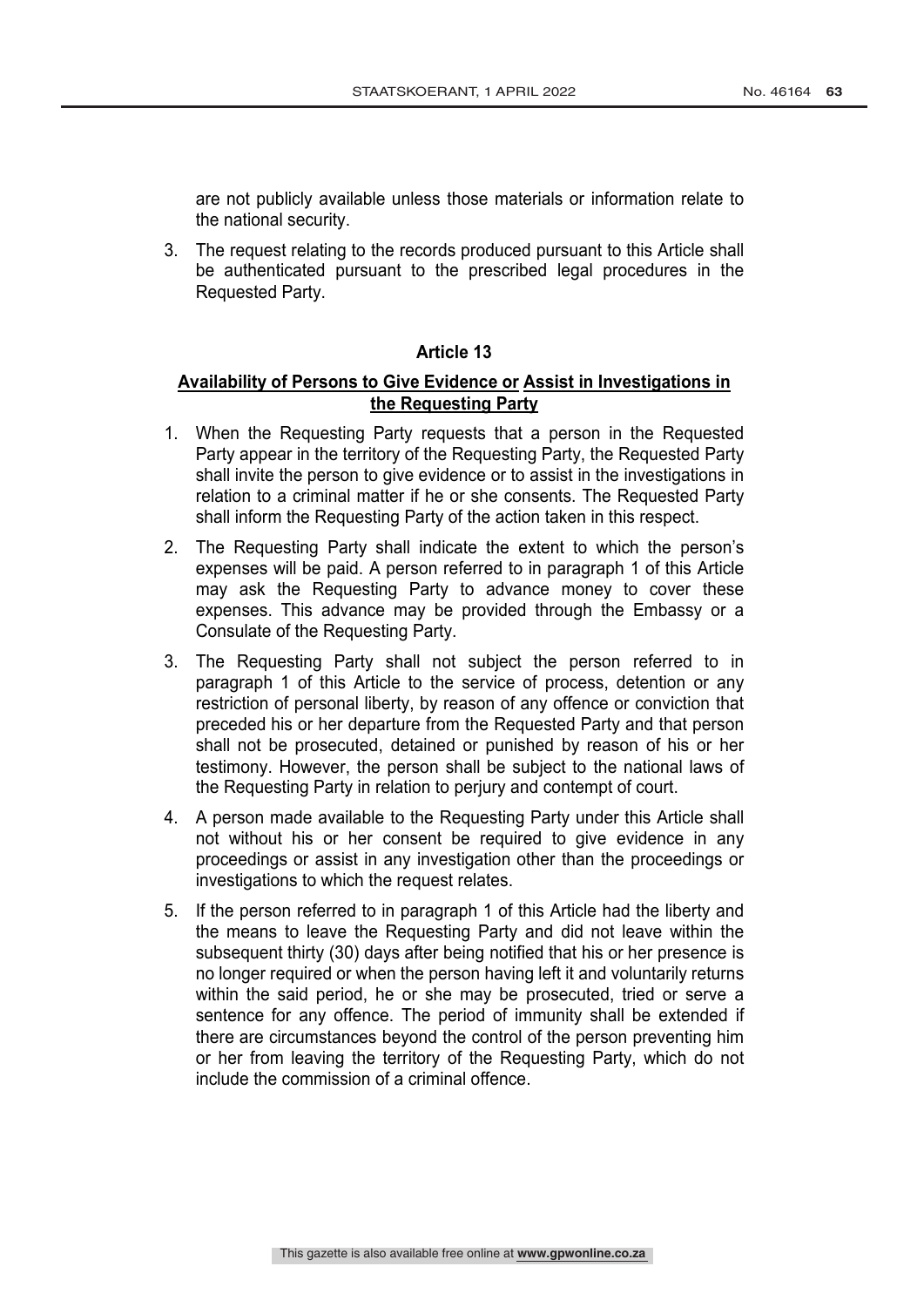### **Transfer of Persons in Custody to Give Evidence or Assist in Investigations in the Requesting Party**

- 1. A person in the custody of the Requested Party may, upon request, be provisionally transferred to the custody of the Requesting Party for the purpose of giving evidence or assisting in investigations in relation to a criminal matter under this Treaty, if the Requested Party and the person sought consent.
- 2. For the purpose of this Article:
	- a) the Requesting Party shall keep the person transferred in custody unless otherwise authorized by the Requested Party;
	- b) the Requesting Party shall return the person transferred to the custody of the Requested Party within thirty (30) days, or any other period of time as may be agreed on by the Parties, of his or her surrender to the Requesting Party; and
	- c) the person transferred shall receive credit for service of the sentence imposed in the Requested Party for time served in the custody of the Requesting Party.

#### **Article 15**

#### **Transit of Persons in Custody**

- 1. The Requested Party may, subject to its national laws, authorize the transit through its territory of a person in custody to the Requesting Party whose presence has been requested from a third state by the Requesting Party.
- 2. The Requested Party shall, subject to its national laws, have the authority and the obligation to keep the person in custody during transit.

#### **Article 16**

#### **Location or Identification of Persons or Articles**

If the Requesting Party seeks a location or identity of the persons or articles in the territory of the Requested Party, the Requested Party shall use its best efforts to ascertain the location or identity subject to its national laws.

#### **Article 17**

#### **Service of Documents**

1. The Requested Party shall use its best efforts to effect service of any document relating, in whole or in part, to any request for assistance made by the Requesting Party under the provisions of this Treaty.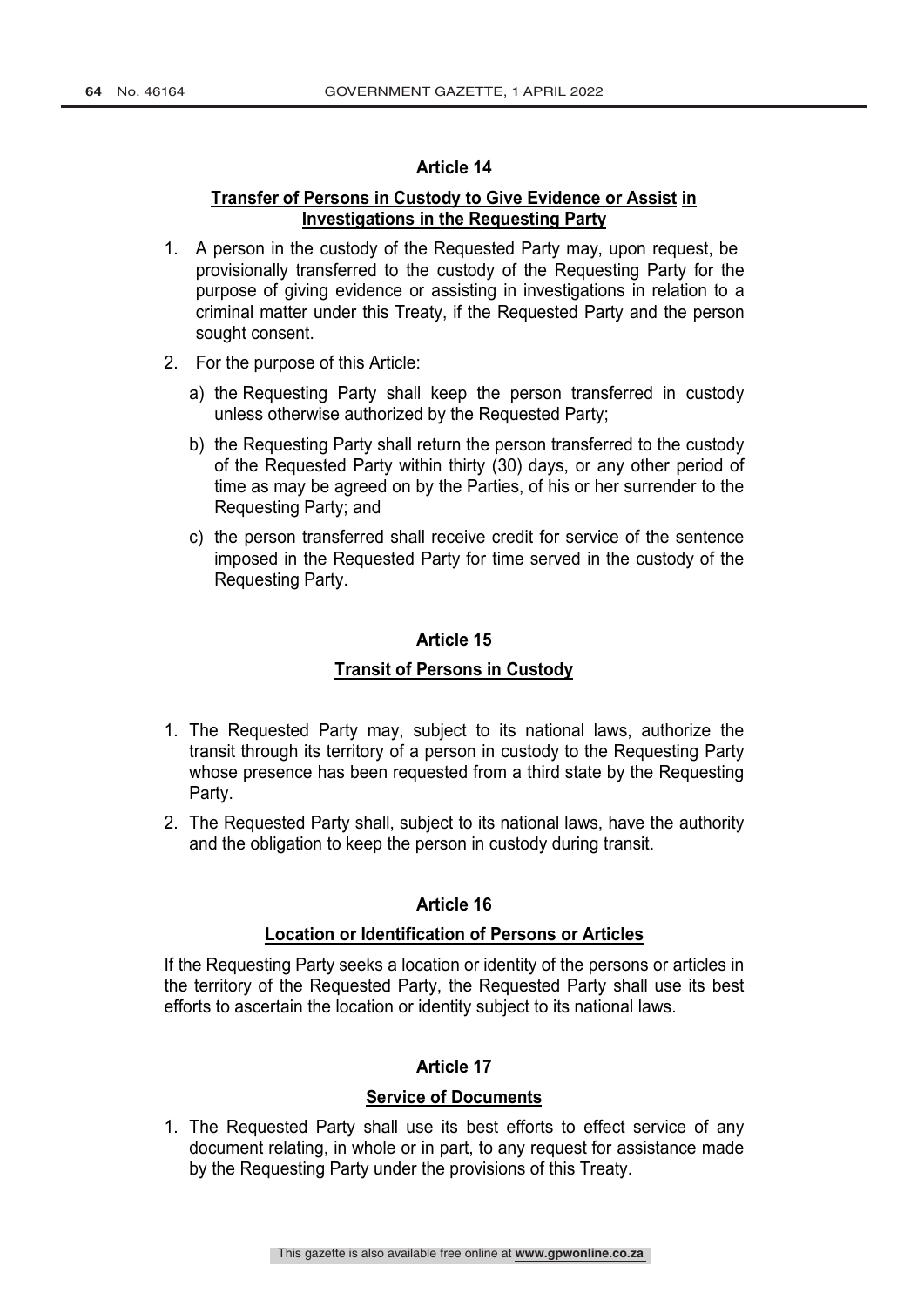- 2. Any request for the service of a document requiring the appearance of a person before an authority in the territory of the Requesting Party shall be transmitted within a reasonable time before the scheduled appearance.
- 3. The Requested Party shall return a proof of service in the manner specified in the request.

### **Search and Seizure**

- 1. The Requested Party shall in accordance with its national laws execute a request for search, seizure and transfer of any article related to the offence which is subject to investigation in the Requesting Party.
- 2. The competent authority of the Requested Party that had executed a request for search and seizure shall provide such information in the form as may be required by the Requesting Party concerning, but not limited to, the identity, condition, description, weight, integrity and continuity of possession by that authority of the article concerned.
- 3. The Requested Party may require that the Requesting Party agree to terms and conditions deemed necessary to protect a third party's interests in the article to be transferred.

#### **Article 19**

#### **Return of Articles**

The Requesting Party shall return any article, including documents and records, furnished to it in execution of a request under this Treaty if the Requested Party so required.

#### **Article 20**

#### **Assistance in Forfeiture Proceedings**

- 1. If one of the Parties is aware of proceeds or instrumentalities of offences that are located in the territory of the other Party, which may be forfeitable or otherwise subject to seizure under the national laws of that Party, it may so inform the other Party. If that other Party has jurisdiction in this regard, it may present this information to its authorities to take any decision in this regard. These authorities shall take appropriate action in accordance with their national laws and report to the other Party on the action taken.
- 2. Each Party shall assist the other with or initiate proceedings to the extent permitted by its respective national laws relating to the forfeiture of the proceeds and instrumentalities of offences, restitution and compensation to the victims of the offence.
- 3. The Party that has custody over proceeds or instrumentalities of offences shall dispose of them in accordance with its national laws. Either Party may transfer all or part of such assets, or the proceeds of their sale, to the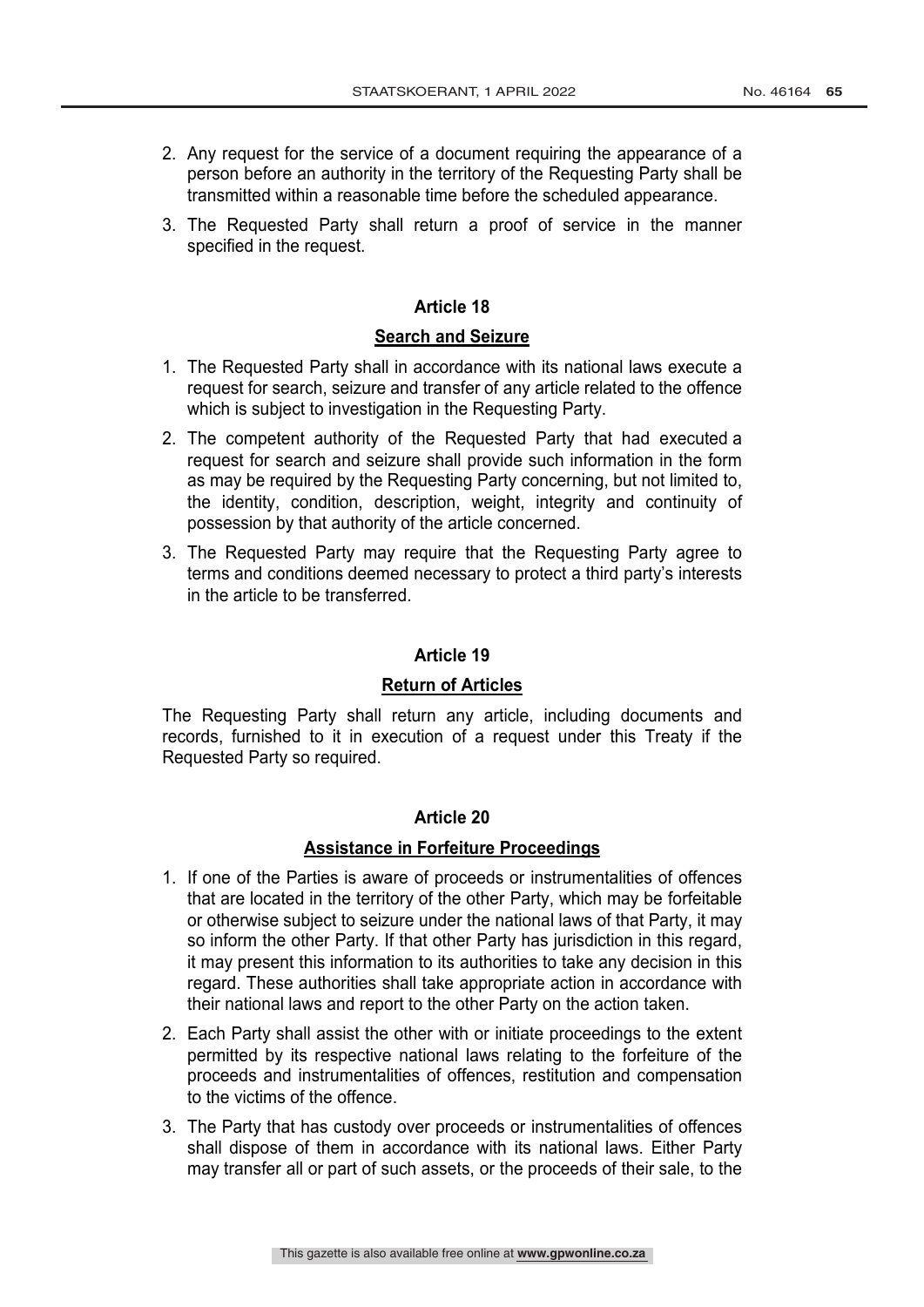other Party, to the extent permitted in accordance with the transferring Party's national laws and upon such terms as it deems appropriate.

#### **Article 21**

#### **Compatibility with other Agreements**

Assistance and procedures set forth in this Treaty shall not exempt either Party from its obligations arising from other international agreements or its national laws.

### **Article 22**

#### **Consultations**

Any dispute arising from the interpretation and implementation of this Treaty shall be resolved by consultation between the Parties through diplomatic channels.

#### **Article 23**

#### **Ratification, Entry into Force, Amendment and Termination**

- 1. This Treaty shall be ratified in accordance with the constitutional procedures of the Parties and the instruments of ratification shall be exchanged through diplomatic channels.
- 2. This Treaty shall enter into force thirty (30) days after the date of the exchange of the instruments of ratification.
- 3. This Treaty may be amended through the mutual written consent of the Parties in accordance with the same requirements of the ratification of this Treaty.
- 4. Either Party may terminate this Treaty at any time upon a written notice to the other Party. Termination shall take effect six (6) months following the notification. However, any request received up to the date of receipt of the notice to terminate shall continue to be governed by this Treaty until the request is executed.